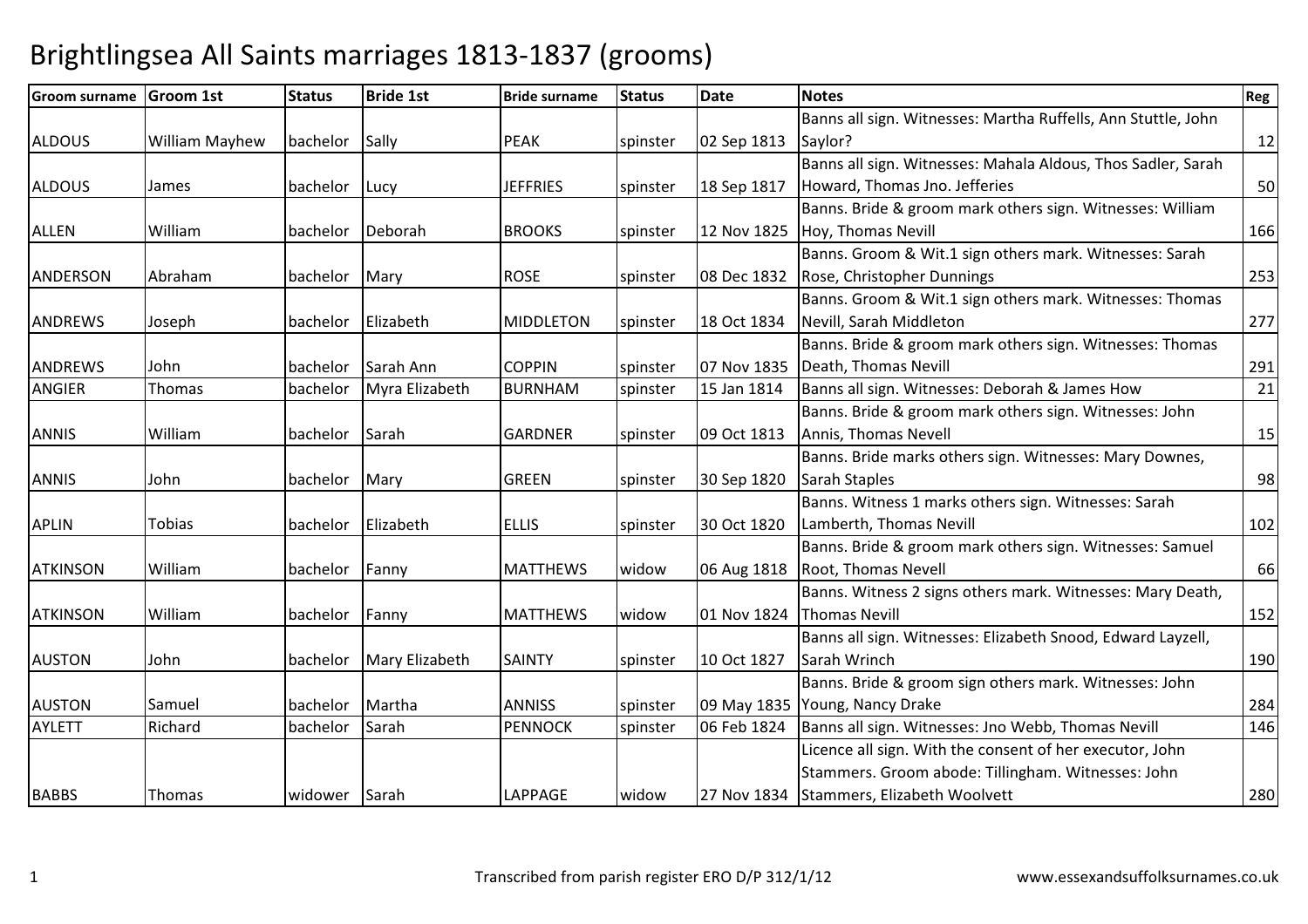| <b>Groom surname</b> | <b>Groom 1st</b> | <b>Status</b>  | <b>Bride 1st</b> | <b>Bride surname</b> | <b>Status</b> | <b>Date</b> | <b>Notes</b>                                                  | <b>Reg</b> |
|----------------------|------------------|----------------|------------------|----------------------|---------------|-------------|---------------------------------------------------------------|------------|
|                      |                  |                |                  |                      |               |             | Banns. Witness 2 marks others sign. Witnesses: Thomas Ives,   |            |
| <b>BACON</b>         | John             | bachelor       | Lucy             | LEVERITT             | spinster      | 26 Jul 1822 | Mary Holden                                                   | 123        |
|                      |                  |                |                  |                      |               |             | Banns. Witness 1 signs others mark. Witnesses: George Pain,   |            |
| <b>BACON</b>         | George           | bachelor Sarah |                  | <b>COLE</b>          | spinster      | 24 Mar 1837 | Susan Fieldgate                                               | 317        |
|                      |                  |                |                  |                      |               |             | Licence with consent of her father. Groom abode: Elmstead.    |            |
|                      |                  |                |                  |                      |               |             | All sign. Witnesses: John Orme, Wm, Eliner & M Bagley, Sarah  |            |
| <b>BAGLEY</b>        | Joseph           | bachelor       | Ann              | <b>ROOT</b>          | minor         | 25 Oct 1836 | E Aldous, James Layzell                                       | 310        |
|                      |                  |                |                  |                      |               |             | Licence all sign. Groom abode: St. Peter, Colchester.         |            |
| <b>BAKER</b>         | Henry Whitmore   | bachelor       | Mary Harwood     | <b>BLOMFIELD</b>     | spinster      | 16 Oct 1816 | Witnesses: Maria Baker, Sam Blomfield                         | 41         |
|                      |                  |                |                  |                      |               |             | Banns. Groom & Wit.2 sign others mark. Witnesses: Martha      |            |
| <b>BARBER</b>        | James            | single         | Rachel           | <b>BEECROFT</b>      | single        | 20 Mar 1815 | Allen, Thomas Nevell                                          | 29         |
|                      |                  |                |                  |                      |               |             | Banns. Bride & groom mark others sign. Witnesses: Martha      |            |
| <b>BARBER</b>        | Samuel           | single         | <b>IEleanor</b>  | MASKELL              | single        | 29 Aug 1818 | Ruffells, John Woods                                          | 71         |
|                      |                  |                |                  |                      |               |             | Banns all sign. Witnesses: Eliza Maria? Vince, Martin Gage    |            |
| <b>BARBER</b>        | John             | bachelor       | Tryphena Jane    | <b>VINCE</b>         | spinster      | 17 Jan 1825 | Vince                                                         | 158        |
|                      |                  |                |                  |                      |               |             | Banns. Witness 1 signs others mark. Witnesses: Thomas Bond,   |            |
| <b>BARHAM</b>        | William          | bachelor       | <b>Mary Ann</b>  | <b>WARD</b>          | spinster      | 27 Feb 1836 | Sarah Ann Field                                               | 298        |
|                      |                  |                |                  |                      |               |             | Banns all sign. Witnesses: John Mills Nicols, Elizabeth Mills |            |
| <b>BARKER</b>        | Thomas           | bachelor       | Mary Ann         | <b>BOCKING</b>       | widow         | 03 Aug 1836 | <b>Nichols</b>                                                | 306        |
|                      |                  |                |                  |                      |               |             | Banns. Bride & groom mark others sign. Witnesses: Samuel      |            |
| <b>BARNES</b>        | William          | single         | Elizabeth        | <b>BRYANT</b>        | single        | 13 Feb 1815 | Root, Thomas Nevell                                           | 28         |
|                      |                  |                |                  |                      |               |             | Banns. Bride & groom mark others sign. Witnesses: Sarah       |            |
| <b>BARNES</b>        | Walter           | single         | Martha           | <b>CLARKE</b>        | single        | 16 Jan 1819 | Root, Thomas Nevill                                           | 79         |
|                      |                  |                |                  |                      |               |             | Banns. Witness 2 signs others mark. Witnesses: Mary Anne      |            |
| <b>BARNES</b>        | James            | bachelor       | Susan            | <b>SIMONS</b>        | spinster      | 09 Dec 1820 | Simmons, Thomas Nevill                                        | 107        |
|                      |                  |                |                  |                      |               |             | Banns. Bride & Wit.2 sign others mark. Witnesses: Hannah      |            |
| <b>BARNES</b>        | William          | widower        | Mary             | <b>SYMONDS</b>       | spinster      | 19 Dec 1826 | Gees, Thomas Nevill                                           | 179        |
|                      |                  |                |                  |                      |               |             | Banns. Bride marks others sign. Witnesses: Thomas Nevill,     |            |
| <b>BARNES</b>        | John Davies      | bachelor       | Elizabeth        | <b>HEDGETHORN</b>    | spinster      | 01 Aug 1833 | <b>Daniel Barnes</b>                                          | 258        |
|                      |                  |                |                  |                      |               |             | Banns. Bride & groom sign others mark. Witnesses: Sarah       |            |
| <b>BARNES</b>        | William          | widower        | Mary             | <b>RUDLING</b>       | spinster      | 09 Jun 1834 | Houlden, James French                                         | 267        |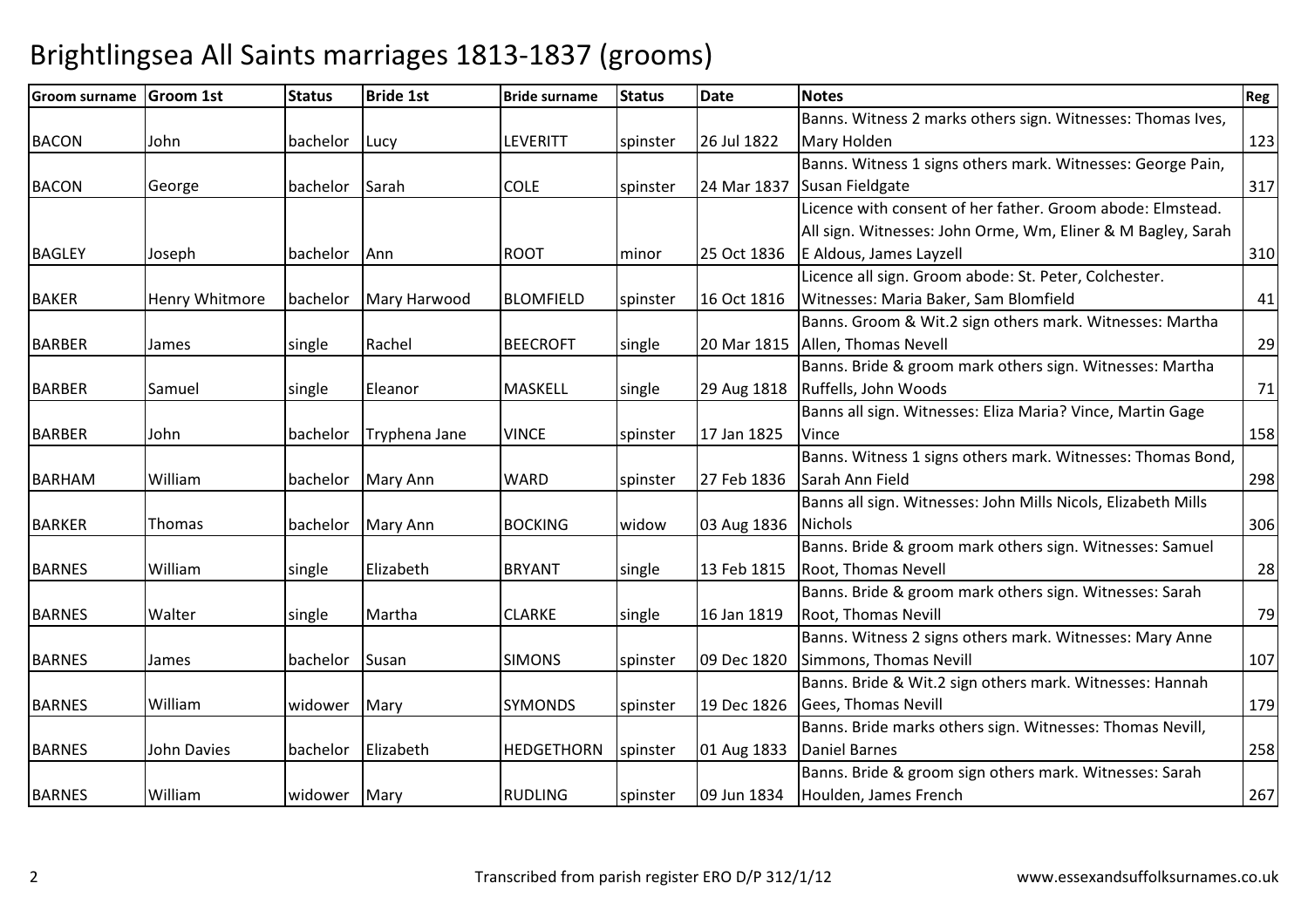| <b>Groom surname</b> | <b>Groom 1st</b> | <b>Status</b>  | <b>Bride 1st</b>   | <b>Bride surname</b> | <b>Status</b> | <b>Date</b> | <b>Notes</b>                                                           | <b>Reg</b>   |
|----------------------|------------------|----------------|--------------------|----------------------|---------------|-------------|------------------------------------------------------------------------|--------------|
|                      |                  |                |                    |                      |               |             | Banns. Bride marks others sign. Witnesses: John Daniel Barnes,         |              |
| <b>BARNES</b>        | Daniel           | bachelor       | Mary               | <b>FROST</b>         | spinster      | 21 Jun 1834 | Martha Frost                                                           | 268          |
|                      |                  |                |                    |                      |               |             | Banns. Bride & groom mark others sign. Witnesses: Thomas               |              |
| <b>BARTON</b>        | James            | single         | Lucy               | <b>DEEVES</b>        | single        | 17 Aug 1818 | Nevill, James Carridge                                                 | 67           |
| <b>BARTON</b>        | James            | widower        | Sarah              | <b>SMITH</b>         | widow         | 22 Sep 1833 | Banns all mark. Witnesses: George Rose, Kezia Roberts                  | 260          |
|                      |                  |                |                    |                      |               |             |                                                                        |              |
|                      |                  |                |                    |                      |               |             | Licence all sign. Groom abode: Twickenham, Middlesex.                  |              |
| <b>BEAZELEY</b>      | George           |                | bachelor Elizabeth | <b>FLETCHER</b>      | minor         | 03 Jun 1819 | Witnesses: Mahala Wendon, Moses Fletcher                               | 82           |
|                      |                  |                |                    |                      |               |             | Banns. Witness 2 signs others mark. Witnesses: James Adams,            |              |
| <b>BEECROFT</b>      | Henry            | single         | Elizabeth          | <b>CHAPLIN</b>       | single        | 03 Jan 1813 | <b>Thomas Nevell</b>                                                   | $\mathbf{1}$ |
|                      |                  |                |                    |                      |               |             | Banns. Bride & groom mark others sign. Witnesses: William              |              |
| <b>BELL</b>          | William          | bachelor       | Sarah              | <b>RAND</b>          | spinster      | 08 Nov 1824 | Raison, Thomas Nevill                                                  | 153          |
|                      |                  |                |                    |                      |               |             | Banns. Groom & Wit.2 sign others mark. Witnesses: Walter               |              |
| <b>BENNETT</b>       | James            | single         | Sarah              | CAPON                | single        | 22 Nov 1817 | <b>Barnes, Thomas Nevill</b>                                           | 58           |
|                      |                  |                |                    |                      |               |             |                                                                        |              |
| <b>BENNETT</b>       | William          | bachelor       | Mary Ann           | <b>GOODWIN</b>       | spinster      |             | 14 May 1826 Banns all sign. Witnesses: Sarah Butcher, Richard Roberts  | 171          |
|                      |                  |                |                    |                      |               |             | Banns. Bride marks others sign. Witnesses: Mary Harvey,                |              |
| <b>BIRD</b>          | Henry            | bachelor       | Rebecca            | <b>GRIGGS</b>        | spinster      | 28 Jan 1831 | <b>Thomas Nevill</b>                                                   | 233          |
|                      |                  |                |                    |                      |               |             | Banns. Bride & groom mark others sign. Witnesses: Mary                 |              |
| <b>BLOICE</b>        | William          | single         | Sophia             | <b>TABOR</b>         | single        | 09 Oct 1815 | Shepard, John Pennick                                                  | 31           |
|                      |                  |                |                    |                      |               |             | Banns all mark except witness 5. Witnesses: John & Cerulia             |              |
|                      |                  |                |                    |                      |               |             | Rose, Joseph Fleming, Elizabeth Blyth, Joseph Fleming, Sarah           |              |
| <b>BLYTH</b>         | John             | bachelor       | <b>Mary Anne</b>   | <b>CLARK</b>         | spinster      | 11 Jul 1828 | <b>Ann Cousins</b>                                                     | 198          |
|                      |                  |                |                    |                      |               |             | Licence with consent of her father. Witness 2 marks others             |              |
| <b>BOND</b>          | James            | widower Martha |                    | <b>CHILDS</b>        | minor         | 14 May 1817 | sign. Witnesses: Samuel & Elizabeth Bond                               | 47           |
|                      |                  |                |                    |                      |               |             | Banns bride & groom mark others sign. Witnesses: Mary                  |              |
| <b>BOND</b>          | Robert           | bachelor       | Elizabeth          | <b>DEEKS</b>         | spinster      | 02 Feb 1830 | Elizabeth Bond, Isaac Holden                                           | 218          |
|                      |                  |                |                    |                      |               |             | Banns. Witness 2 signs others mark. Witnesses: John                    |              |
| <b>BOWLER</b>        | John             | bachelor       | Susan              | <b>GOODWIN</b>       | widow         | 18 Aug 1820 | Richardson, Thomas Nevill                                              | 96           |
|                      |                  |                |                    |                      |               |             |                                                                        |              |
| <b>BRAGG</b>         | John             |                | bachelor Mary Ann  | <b>PULLEN</b>        | spinster      |             | 06 Nov 1832   Banns all sign. Witnesses: Pheby Wenlock, Richard Pullen | 251          |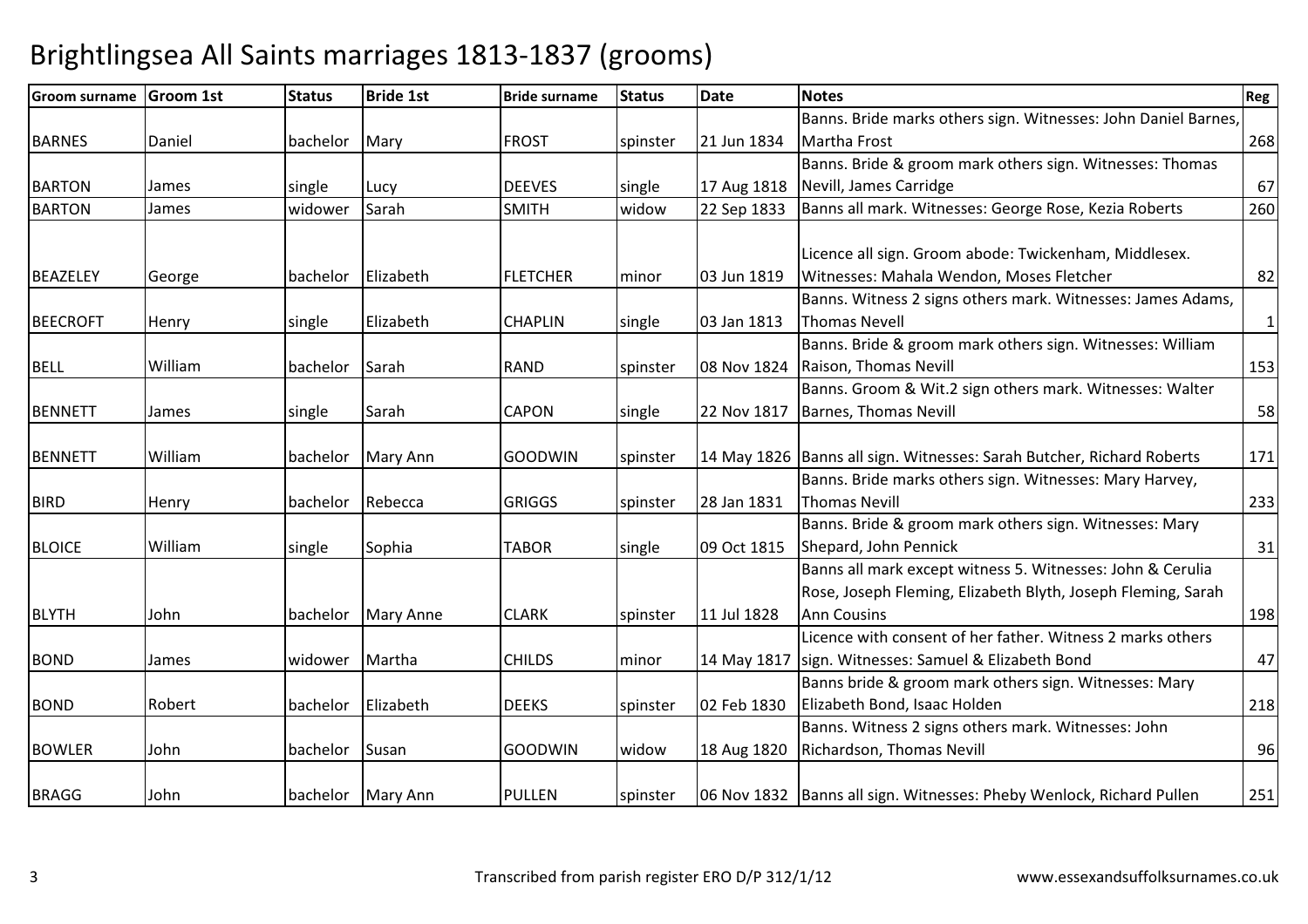| <b>Groom surname</b> | <b>Groom 1st</b> | <b>Status</b> | <b>Bride 1st</b> | <b>Bride surname</b> | <b>Status</b> | Date        | <b>Notes</b>                                                  | Reg         |
|----------------------|------------------|---------------|------------------|----------------------|---------------|-------------|---------------------------------------------------------------|-------------|
|                      |                  |               |                  |                      |               |             | Banns. Bride & groom mark others sign. Witnesses: Anne        |             |
| <b>BRAISTED</b>      | Robert           | bachelor      | Lydia            | <b>COOK</b>          | spinster      | 13 Jul 1820 | Cooke, Thomas Nevill                                          | 95          |
|                      |                  |               |                  |                      |               |             | Banns. Groom & Wit.1 sign others mark. Witnesses: James &     |             |
| <b>BRASTED</b>       | William          | widower       | Elizabeth        | <b>SOUTHGATE</b>     | spinster      | 06 Aug 1821 | <b>Mary Godfrey</b>                                           | 111         |
|                      |                  |               |                  |                      |               |             | Banns. Groom & Wit.2 sign others mark. Witnesses: Charles     |             |
| <b>BROOKS</b>        | James            | single        | Elizabeth        | <b>EAGLE</b>         | widow         | 03 Mar 1818 | Newman, Thomas Nevill                                         | 62          |
|                      |                  |               |                  |                      |               |             | Banns. Groom marks others sign. Witnesses: Mary Ann           |             |
| <b>BROOKS</b>        | James            | bachelor      | Maria            | <b>HARRISON</b>      | spinster      | 15 Dec 1825 | Tranham, Thomas Nevill                                        | 131         |
|                      |                  |               |                  |                      |               |             | Banns all sign. Witnesses: Mary Harwood Bloomfield, Thos      |             |
| <b>BROWN</b>         | Frederick Joseph | bachelor      | <b>Mary Anne</b> | <b>BUNDOCK</b>       | spinster      | 05 Jul 1813 | Willbee                                                       | $\mathsf g$ |
|                      |                  |               |                  |                      |               |             |                                                               |             |
| <b>BROWN</b>         | John             | bachelor      | Catherine        | <b>MILEHAM</b>       | spinster      | 16 Sep 1813 | Banns all sign. Witnesses: Mary Martin, William Gaymer        | 13          |
|                      |                  |               |                  |                      |               |             | Banns. Witness 2 signs others mark. Witnesses: Sarah Balaam,  |             |
| <b>BROWN</b>         | Joseph           | bachelor      | Elizabeth        | <b>BALAAM</b>        | spinster      | 17 Dec 1823 | <b>Thomas Nevill</b>                                          | 144         |
|                      |                  |               |                  |                      |               |             | Banns. Groom & Wit.2 sign others mark. Witnesses: Susan       |             |
| <b>BROWN</b>         | John             | widower       | Sarah            | <b>COPPIN</b>        | widow         | 14 Jul 1827 | Frost, William Fisher                                         | 183         |
| <b>BRYANT</b>        | John             | bachelor      | Rebecca          | <b>ANGIER</b>        | spinster      | 08 Apr 1818 | Banns all sign. Witnesses: Myira Angier, John Ormes           | 63          |
| <b>BRYANT</b>        | John             | widower       | Mary             | <b>HEWKE</b>         | spinster      | 26 Dec 1821 | Banns all sign. Witnesses: Mary Ann & John Claydon            | 120         |
| <b>BUNDOCK</b>       | Thomas           | bachelor      | Nancy            | <b>TILLS</b>         | spinster      | 27 Nov 1823 | Licence all sign. Witnesses: Jane Cross, Jno Till             | 142         |
|                      |                  |               |                  |                      |               |             | Banns. Groom & Wit.2 sign others mark. Witnesses: Amy         |             |
| <b>BUNDOCK</b>       | William          | bachelor      | Harriet          | <b>ROBERTS</b>       | spinster      | 15 Mar 1824 | Lamberth, Thomas Nevill                                       | 147         |
|                      |                  |               |                  |                      |               |             | Banns. Witness 2 signs others mark. Witnesses: Martha Allen,  |             |
| <b>BURY</b>          | Edward           | single        | Susan            | <b>ALLEN</b>         | single        | 10 Mar 1819 | <b>Thomas Nevill</b>                                          | 80          |
|                      |                  |               |                  |                      |               |             | Banns. Bride marks others sign. Witnesses: John Wilson, James |             |
| <b>BUTTON</b>        | Philip           | bachelor      | Sarah            | <b>GOULD</b>         | spinster      | 28 Sep 1829 | Gould                                                         | 213         |
|                      |                  |               |                  |                      |               |             | Banns. Bride & groom mark others sign. Witnesses: Sarah       |             |
| <b>BUTTON</b>        | George           | bachelor      | Mary             | <b>PROUD</b>         | spinster      | 07 Feb 1832 | Harriet Proud, William Proud                                  | 241         |
|                      |                  |               |                  |                      |               |             | Banns. Bride & groom sign others mark. Witnesses: Sarah       |             |
| <b>CANNUM</b>        | William          | bachelor      | Amelia Sophia    | <b>RAISIN</b>        | widow         | 08 Aug 1829 | Thorp, John Jarral                                            | 210         |
| <b>CAPON</b>         | Thomas           | widower       | Elizabeth        | <b>TABOR</b>         | widow         | 11 Sep 1816 | Licence all sign. Witnesses: Lucy & Thomas Jno Jeffries       | 40          |
|                      |                  |               |                  |                      |               |             | Banns. Bride & groom mark others sign. Witnesses: Maria       |             |
| <b>CARDY</b>         | James            | widower       | Mary             | <b>CHURCH</b>        | widow         | 28 Jul 1823 | Death, Thomas Nevill                                          | 136         |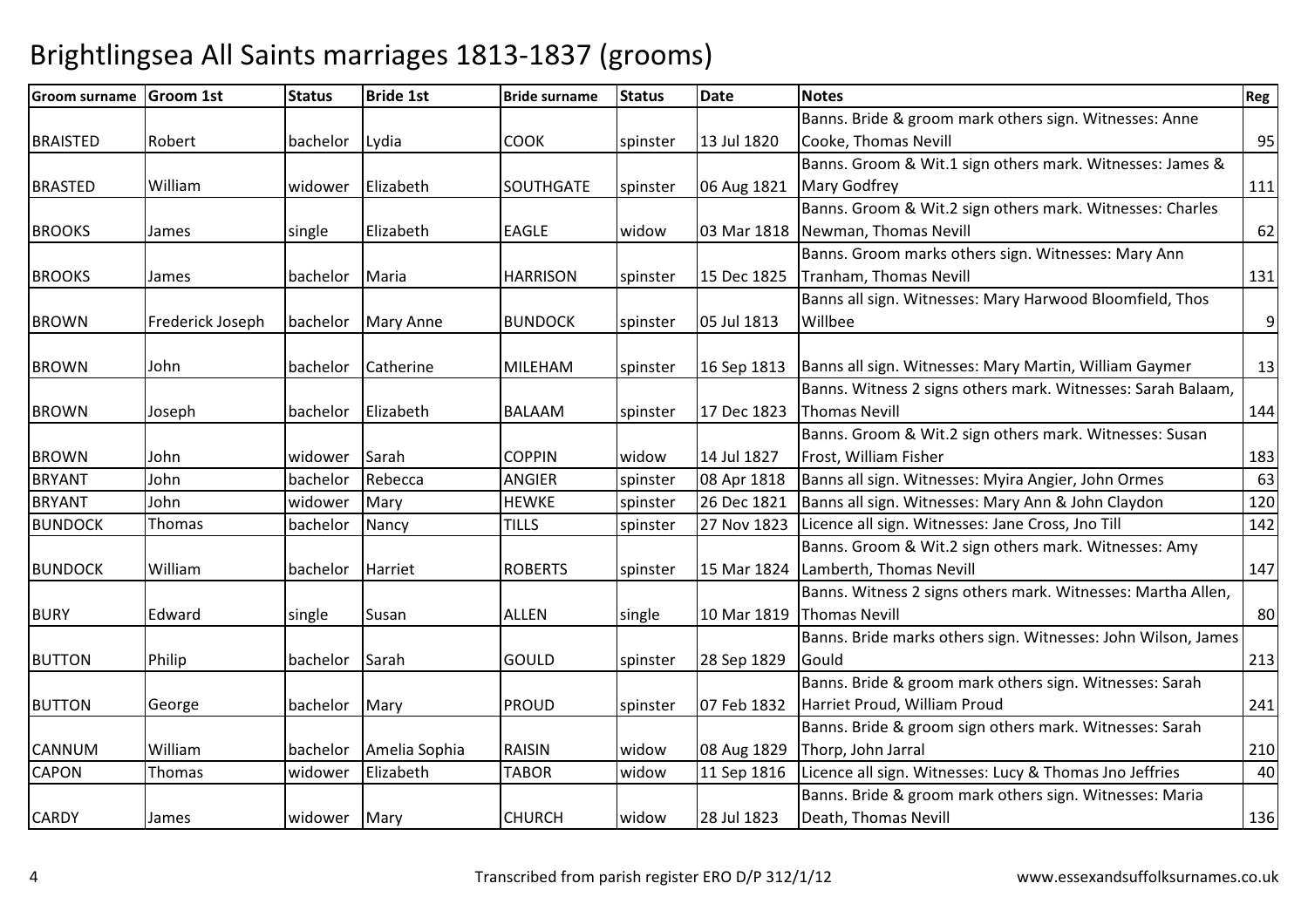| <b>Groom surname</b> | <b>Groom 1st</b> | <b>Status</b>  | <b>Bride 1st</b> | <b>Bride surname</b> | <b>Status</b> | <b>Date</b> | <b>Notes</b>                                                  | Reg |
|----------------------|------------------|----------------|------------------|----------------------|---------------|-------------|---------------------------------------------------------------|-----|
|                      |                  |                |                  |                      |               |             | Banns. Groom & Wit.1 sign others sign. Witnesses: Thomas      |     |
| <b>CAREY</b>         | James            | bachelor       | Martha           | <b>GODFREY</b>       | spinster      | 05 Mar 1821 | Nevill, James Godfrey                                         | 108 |
|                      |                  |                |                  |                      |               |             | Banns. Groom & Wit.2 sign others mark. Witnesses: Lucy        |     |
| <b>CARRIDGE</b>      | James            | single         | Susan            | <b>BARTON</b>        | single        | 17 Oct 1818 | <b>Barton, Thomas Nevill</b>                                  | 73  |
|                      |                  |                |                  |                      |               |             | Banns. Witness 2 marks others sign. Witnesses: Thomas Nevill, |     |
| <b>CATER</b>         | Isaac            | single         | Mary             | <b>GOSLING</b>       | widow         | 18 Aug 1818 | Sarah Annis                                                   | 69  |
|                      |                  |                |                  |                      |               |             |                                                               |     |
| <b>CHAPLIN</b>       | Joseph           | bachelor       | Sarah            | <b>INSTANCE</b>      | spinster      | 09 Apr 1818 | Banns all sign. Witnesses: Phoebe Instance, Charles Chaplin   | 64  |
|                      |                  |                |                  |                      |               |             | Banns all sign. Witnesses: Sarah Godfrey, Elizabeth Holden,   |     |
| <b>CHAPLIN</b>       | Charles          | bachelor       | Elizabeth        | <b>HOLDEN</b>        | widow         | 28 Apr 1832 | <b>Thomas Nevill</b>                                          | 245 |
|                      |                  |                |                  |                      |               |             | Banns. Bride & wit 1 mark others sign. Witnesses: Sarah       |     |
| <b>CHAPLIN</b>       | Benjamin         | bachelor       | Eliza            | <b>WRIGHT</b>        | spinster      | 21 Jul 1832 | French, Thomas Nevill                                         | 247 |
|                      |                  |                |                  |                      |               |             | Licence all sign. Bride abode: Frating. Witnesses: Willm      |     |
| <b>CHILDS</b>        | James            | bachelor       | <b>Mary Anne</b> | <b>GARDINER</b>      | spinster      | 14 Nov 1820 | Edwards, John Page, Elizabeth Childs                          | 105 |
|                      |                  |                |                  |                      |               |             | Banns. Witness 2 signs others mark. Witnesses: Elizabeth      |     |
| <b>CLARK</b>         | James            | bachelor Mary  |                  | <b>ROSE</b>          | spinster      | 02 Dec 1827 | Holden, William Newman                                        | 192 |
|                      |                  |                |                  |                      |               |             | Banns. All mark. Witnesses: Elizabeth Cudmore, Ezekiel        |     |
| <b>CLARK</b>         | Obed             | widower        | Sarah            | <b>BALAAM</b>        | spinster      | 20 Dec 1829 | Cudmore                                                       | 216 |
|                      |                  |                |                  |                      |               |             | Banns. Witness 2 marks others sign. Witnesses: Thomas Nevill, |     |
| <b>CLARKE</b>        | John             | widower        | Mary             | <b>FARRINGTON</b>    | widow         | 11 Sep 1835 | Martha Grimwood                                               | 288 |
|                      |                  |                |                  |                      |               |             |                                                               |     |
| <b>CLAYDON</b>       | John             | bachelor       | <b>Mary Anne</b> | <b>TANSLEY</b>       | spinster      | 13 Dec 1821 | Banns all sign. Witnesses: Mary A Ormes, Sarah Tansley        | 119 |
|                      |                  |                |                  |                      |               |             | Licence. Groom marks others sign. Witnesses: John Noble,      |     |
| <b>COLE</b>          | Robert           | bachelor Sarah |                  | <b>OLIFER</b>        | widow         | 27 Apr 1814 | Sarah Holden                                                  | 23  |
|                      |                  |                |                  |                      |               |             | Banns. Groom abode: Frating. Groom & Wit.2 sign others        |     |
| <b>COLE</b>          | Benjamin         | bachelor Sarah |                  | <b>ROSE</b>          | spinster      | 04 Apr 1824 | mark. Witnesses: Hannah Cole, Thomas Nevill                   | 149 |
|                      |                  |                |                  |                      |               |             | Banns. Groom & Wit.2 sign others mark. Witnesses: Anne        |     |
| <b>COLLINGS</b>      | Richard          | bachelor       | Hannah           | <b>LLOYD</b>         | spinster      | 15 Oct 1832 | Farrington, Thomas Nevill                                     | 250 |
|                      |                  |                |                  |                      |               |             | Banns all sign. Witnesses: Carrington Cooper, Hurren Riches,  |     |
| <b>COOPER</b>        | William          | bachelor       | Eliza            | <b>GRIGGS</b>        | spinster      | 07 Jan 1828 | Mary Ann Matson                                               | 206 |
|                      |                  |                |                  |                      |               |             | Licence. Bride marks others sign. Witnesses: James Death,     |     |
| <b>COPPIN</b>        | Thomas           | widower Sarah  |                  | <b>DEATH</b>         | spinster      |             | 29 May 1813 Thomas Nevell                                     | 8   |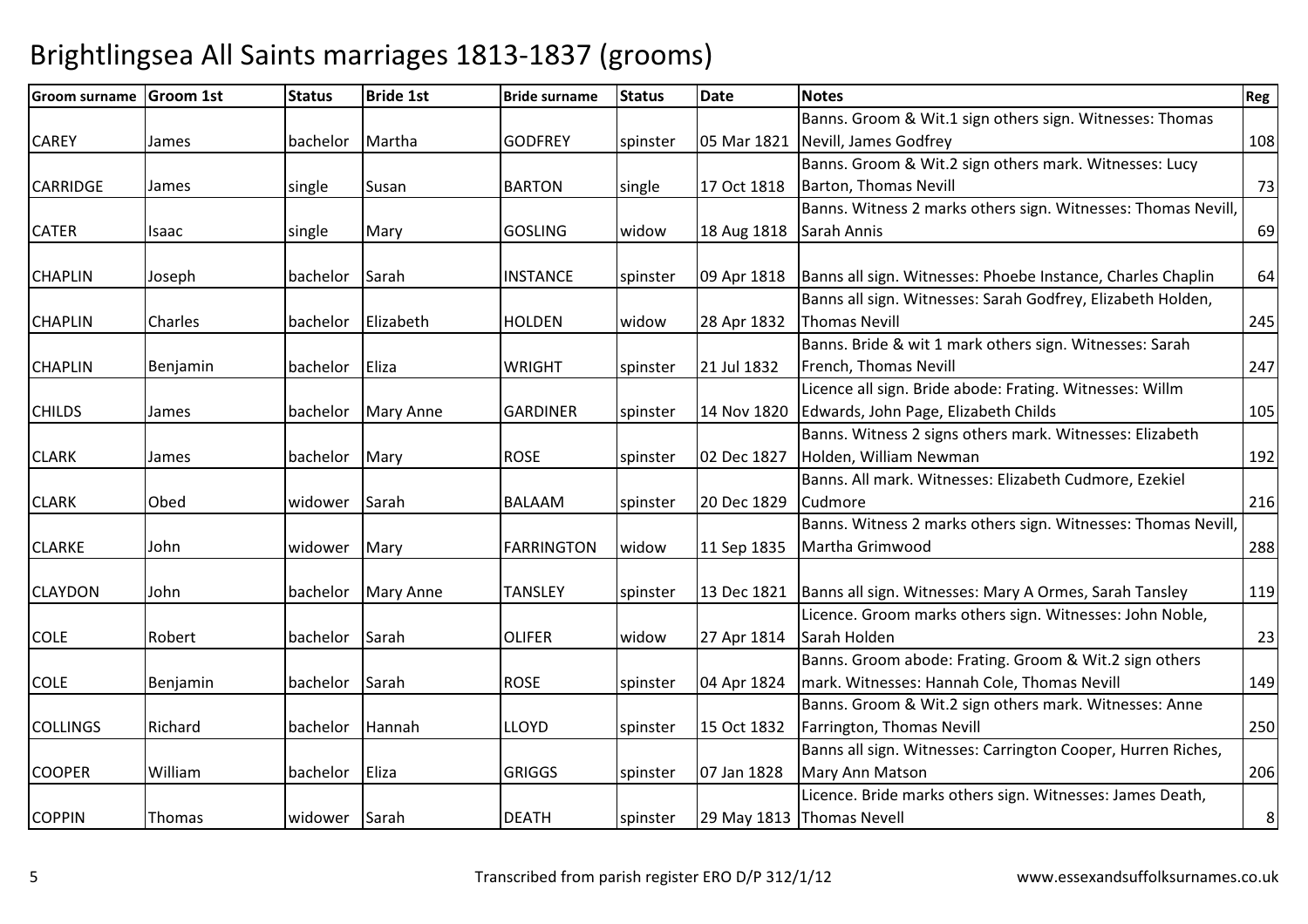| <b>Groom surname</b> | <b>Groom 1st</b> | <b>Status</b>   | <b>Bride 1st</b>        | <b>Bride surname</b> | <b>Status</b> | <b>Date</b> | <b>Notes</b>                                                           | <b>Reg</b> |
|----------------------|------------------|-----------------|-------------------------|----------------------|---------------|-------------|------------------------------------------------------------------------|------------|
|                      |                  |                 |                         |                      |               |             | Banns. Groom & Wit.1 sign others mark. Witnesses: Samuel               |            |
| <b>COPPIN</b>        | Thomas           | bachelor        | Mary                    | LEWIS                | spinster      | 15 Feb 1820 | Leppingwell Coppin, Sarah Root.                                        | 93         |
| <b>COPPIN</b>        | Samuel           | bachelor        | <b>Mary Anne</b>        | POLLEY               | spinster      | 21 Jul 1821 | Banns all sign. Witnesses: John Tibbitt, Thomas Nevill                 | 110        |
|                      |                  |                 |                         |                      |               |             | Banns. Bride & groom mark others sign. Witnesses: Samuel               |            |
| <b>COPPIN</b>        | George           | bachelor        | Mira Isabella           | <b>COLE</b>          | spinster      | 13 Feb 1825 | Lepppingwel Coppin, Maria Boys.                                        | 159        |
|                      |                  |                 |                         |                      |               |             | Banns. Bride marks others sign. Witnesses: A Griggs, George            |            |
| <b>COPPIN</b>        | James            | bachelor Mary   |                         | <b>COPPIN</b>        | widow         | 04 Oct 1827 | Coppin                                                                 | 189        |
|                      |                  |                 |                         |                      |               |             | Banns. Bride abode: Alresford. Witness 2 signs others mark.            |            |
| <b>COPSEY</b>        | William          | bachelor        | Eliza                   | <b>WEAVERS</b>       | spinster      | 07 Dec 1833 | Witnesses: Betsey Ann Harvey, Thomas Nevill                            | 264        |
|                      |                  |                 |                         |                      |               |             | Banns. Witness 2 signs others mark. Witnesses: Abel Clark,             |            |
| <b>DAVEY</b>         | Isaac            | bachelor        | Charlotte               | <b>NEVILL</b>        | widow         | 28 Apr 1833 | <b>Thomas Nevill</b>                                                   | 257        |
|                      |                  |                 |                         |                      |               |             | Banns. Witness 2 signs others mark. Witnesses: Sophia May,             |            |
| <b>DAVIS</b>         | James            | bachelor Mary   |                         | <b>PITTOCK</b>       | spinster      | 07 Oct 1820 | <b>William Foster</b>                                                  | 99         |
|                      |                  |                 |                         |                      |               |             | Banns. Bride marks others sign. Witnesses: Mary Ann                    |            |
| <b>DAVIS</b>         | Joseph           | bachelor Sophia |                         | <b>MAY</b>           | spinster      | 02 Oct 1826 | Woolvett, Rachel Knopp                                                 | 175        |
|                      |                  |                 |                         |                      |               |             | Banns. Bride & Wit.2 sign others mark. Witnesses: James                |            |
| <b>DAY</b>           | George           | bachelor        | Sarah                   | LAMBERTH             | spinster      | 11 Oct 1821 | Rowling, Thomas Nevill                                                 | 116        |
|                      |                  |                 |                         |                      |               |             | Banns. Groom marks others sign. Witnesses: Mary Cook,                  |            |
| <b>DEATH</b>         | Thomas           | bachelor        | Maria                   | <b>ROWLAND</b>       | spinster      | 12 Jul 1823 | <b>Thomas Nevill</b>                                                   | 135        |
| <b>DEATH</b>         | James            | bachelor        | Mary                    | <b>BARNES</b>        | spinster      | 31 Aug 1830 | Banns all mark. Witnesses: Mary Orman, Joseph Brooks                   | 225        |
|                      |                  |                 |                         |                      |               |             |                                                                        |            |
| <b>DEATH</b>         | Isaac            | bachelor        | Hannah Maria            | <b>FLEMING</b>       | spinster      | 28 Jul 1834 | Banns all sign. Witnesses: William Death, Sarah Fleming                | 273        |
| <b>DEATH</b>         | William          | bachelor        | Harrieet                | <b>WILLIS</b>        | spinster      | 28 Sep 1834 | Banns all sign. Witnesses: Lucy Lunnum, Martha Willis                  | 276        |
|                      |                  |                 |                         |                      |               |             | Banns. Groom & Wit.1 sign others mark. Witnesses: John                 |            |
| <b>DEATH</b>         | George           |                 | bachelor Elizabeth Mary | <b>CHAPMAN</b>       | spinster      | 03 Nov 1834 | Powell, Hannah Chapman                                                 | 278        |
|                      |                  |                 |                         |                      |               |             | Banns all sign. Groom abode: Hadleigh, Suffolk. Witnesses:             |            |
| <b>DEEKS</b>         | James Hicks      | bachelor Mary   |                         | <b>RUFFELL</b>       | spinster      | 06 Nov 1817 | Martha & Tho. Ruffell, Edward Maskell                                  | 56         |
|                      |                  |                 |                         |                      |               |             | Banns. Bride & groom mark others sign. Witnesses: James ?,             |            |
| <b>DINES</b>         | William          | bachelor Maria  |                         | <b>PITT</b>          | spinster      | 01 Oct 1819 | George Philbrick                                                       | 89         |
|                      |                  |                 |                         |                      |               |             |                                                                        |            |
| <b>DONNE</b>         | Robert John      | widower Sarah   |                         | LEVERETT             | widow         |             | 29 Mar 1825 Licence all sign. Witnesses: Mary Ann Woolvett, David Boys | 162        |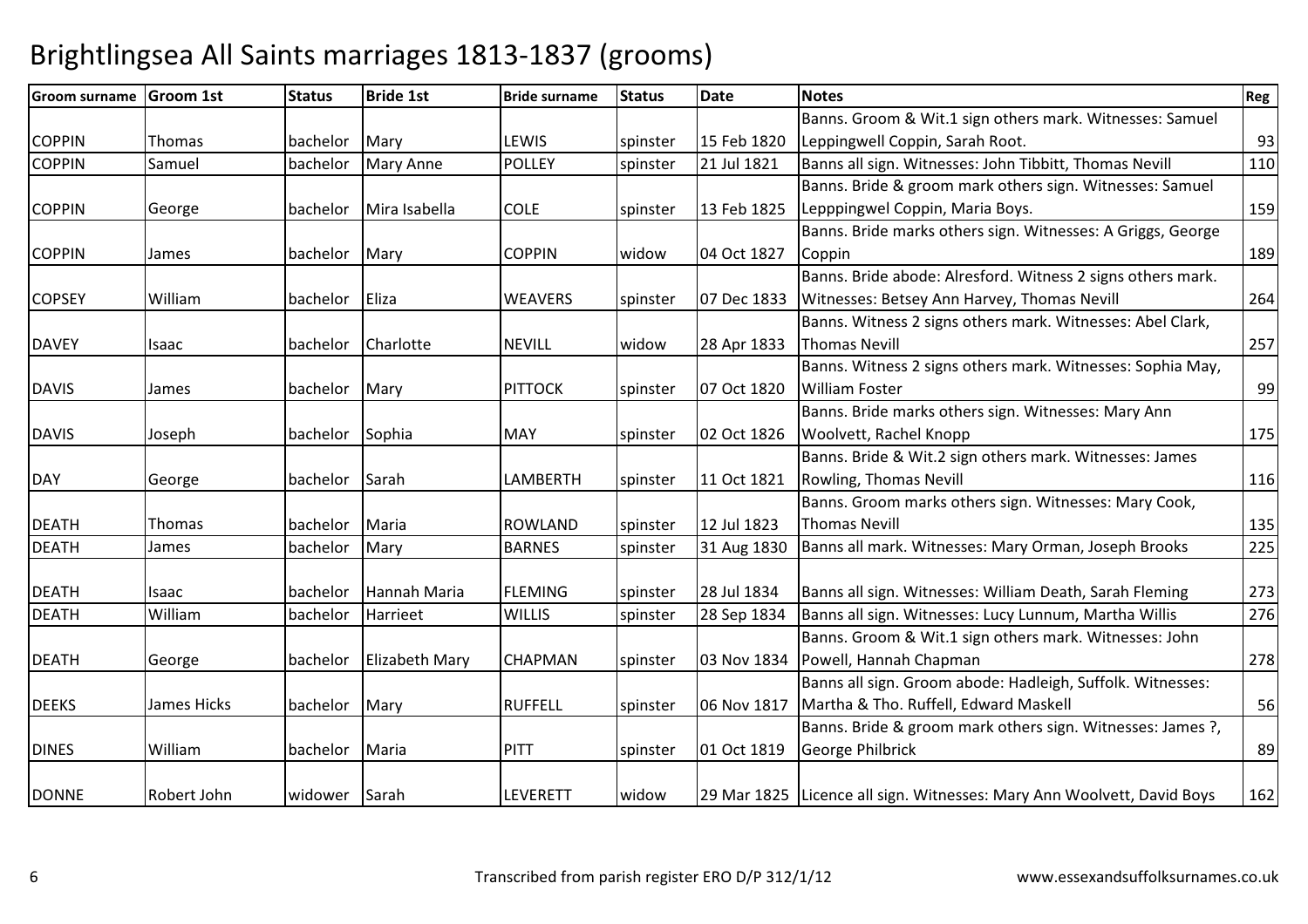| <b>Groom surname</b> | <b>Groom 1st</b>       | <b>Status</b> | <b>Bride 1st</b> | <b>Bride surname</b> | <b>Status</b> | <b>Date</b> | <b>Notes</b>                                                  | Reg |
|----------------------|------------------------|---------------|------------------|----------------------|---------------|-------------|---------------------------------------------------------------|-----|
|                      |                        |               |                  |                      |               |             | Banns. Bride & groom mark others sign. Witnesses: George      |     |
| <b>DRAKE</b>         | Joseph                 | bachelor      | Sarah            | <b>SCUTCHE</b>       | spinster      | 21 Oct 1820 | Drake, Thomas Nevill                                          | 101 |
|                      |                        |               |                  |                      |               |             |                                                               |     |
| <b>DUMERTON</b>      | John                   | bachelor      | Maria            | <b>WRIGHT</b>        | spinster      | 03 Nov 1828 | Banns all sign. Witnesses: Charlotte Wells, Joseph Barten     | 205 |
|                      |                        |               |                  |                      |               |             | Banns. Bride & Wit.1 sign others mark. Witnesses: Thomas      |     |
| <b>DUNNINGS</b>      | Christopher            | bachelor      | Sarah            | <b>ROSE</b>          | spinster      | 10 Jan 1835 | Richardson, Hannah Rose                                       | 281 |
|                      |                        |               |                  |                      |               |             | Banns. Bride & groom mark others sign. Witnesses: Amy         |     |
| <b>DURRANT</b>       | John                   | widower       | Hannah           | <b>GEES</b>          | widow         | 21 Feb 1827 | Griggs, Joseph Davis                                          | 181 |
| <b>DURRANT</b>       | Noah                   | bachelor      | Lucy             | <b>DUMMERTON</b>     | widow         | 17 Aug 1830 | Licence all sign. Witnesses: Lucy Dumerton, Thomas Nevill     | 224 |
|                      | <b>William Francis</b> |               |                  |                      |               |             |                                                               |     |
| <b>EAGLE</b>         | Noble                  | bachelor      | Sarah            | <b>HOLDEN</b>        | spinster      | 25 Feb 1832 | Banns all sign. Witnesses: James Brooks, Thomas Nevill        | 242 |
|                      |                        |               |                  |                      |               |             |                                                               |     |
| <b>EAGLE</b>         | Emanuel                | bachelor      | Lucy             | <b>HOLDEN</b>        | spinster      | 13 Jun 1836 | Banns all sign. Witnesses: Leonard Holden, Elizabeth Maskell  | 302 |
| <b>EAGLE</b>         | William                | widower       | Mary Ann         | <b>BROOKS</b>        | spinster      | 13 Apr 1837 | Banns all sign. Witnesses: William & Sarah Brooks             | 318 |
|                      |                        |               |                  |                      |               |             | Licence with consent of his father. Groom abode: Ardleigh.    |     |
|                      |                        |               |                  |                      |               |             | Bride & groom mark others sign. Witnesses: Thomas Coppin,     |     |
| <b>EDWARDS</b>       | James                  | minor         | Sarah            | <b>WATCHAM</b>       | spinster      | 05 Nov 1818 | <b>Thomas Nevill</b>                                          | 76  |
|                      |                        |               |                  |                      |               |             | Licence all sign. Groom abode: Frating. Witnesses: M Norris,  |     |
| <b>EDWARDS</b>       | William                | bachelor      | Mary             | <b>WORDLEY</b>       | minor         | 07 Sep 1821 | Willm Edwards senr                                            | 112 |
|                      |                        |               |                  |                      |               |             | Banns. Bride & groom mark others sign. Witnesses: Maria       |     |
| <b>FENN</b>          | William                | bachelor      | Mary Ann         | <b>COWELL</b>        | spinster      | 27 Jul 1821 | Rowland, Thomas Nevill                                        | 124 |
|                      |                        |               |                  |                      |               |             | Banns. Witness 2 signs others mark. Witnesses: Mary Ward,     |     |
| <b>FIELD</b>         | James                  | bachelor      | Sarah            | <b>THORP</b>         | widow         | 29 Dec 1830 | <b>Thomas Nevill</b>                                          | 231 |
|                      |                        |               |                  |                      |               |             | Banns. Groom signs others mark. Witnesses: James Leach,       |     |
| <b>FIELDGATE</b>     | John                   | widower       | Mary             | <b>CLARK</b>         | spinster      | 05 Jun 1819 | Martha Godfrey                                                | 84  |
|                      |                        |               |                  |                      |               |             | Banns. Witness 1 marks others sign. Witnesses: William Death, |     |
| <b>FISHER</b>        | William                | bachelor      | <b>Tamar Ann</b> | <b>JESSEMAN</b>      | spinster      | 23 Jul 1834 | Hannah Brown                                                  | 272 |
|                      |                        |               |                  |                      |               |             | Banns. Bride & groom mark others sign. Witnesses: William     |     |
| <b>FLEMING</b>       | William                | widower       | Jane             | <b>PAYNE</b>         | widow         | 24 Jun 1834 | Maskell, Eliza Moris Vince                                    | 269 |
|                      |                        |               |                  |                      |               |             | Banns all sign. Witnesses: Eliza Woolvett, Maria Francis,     |     |
| <b>FRANCIS</b>       | Robert                 | bachelor      | <b>Mary Ann</b>  | <b>WOOLVETT</b>      | spinster      | 20 Aug 1827 | George Hedgethorn, William Wardley                            | 185 |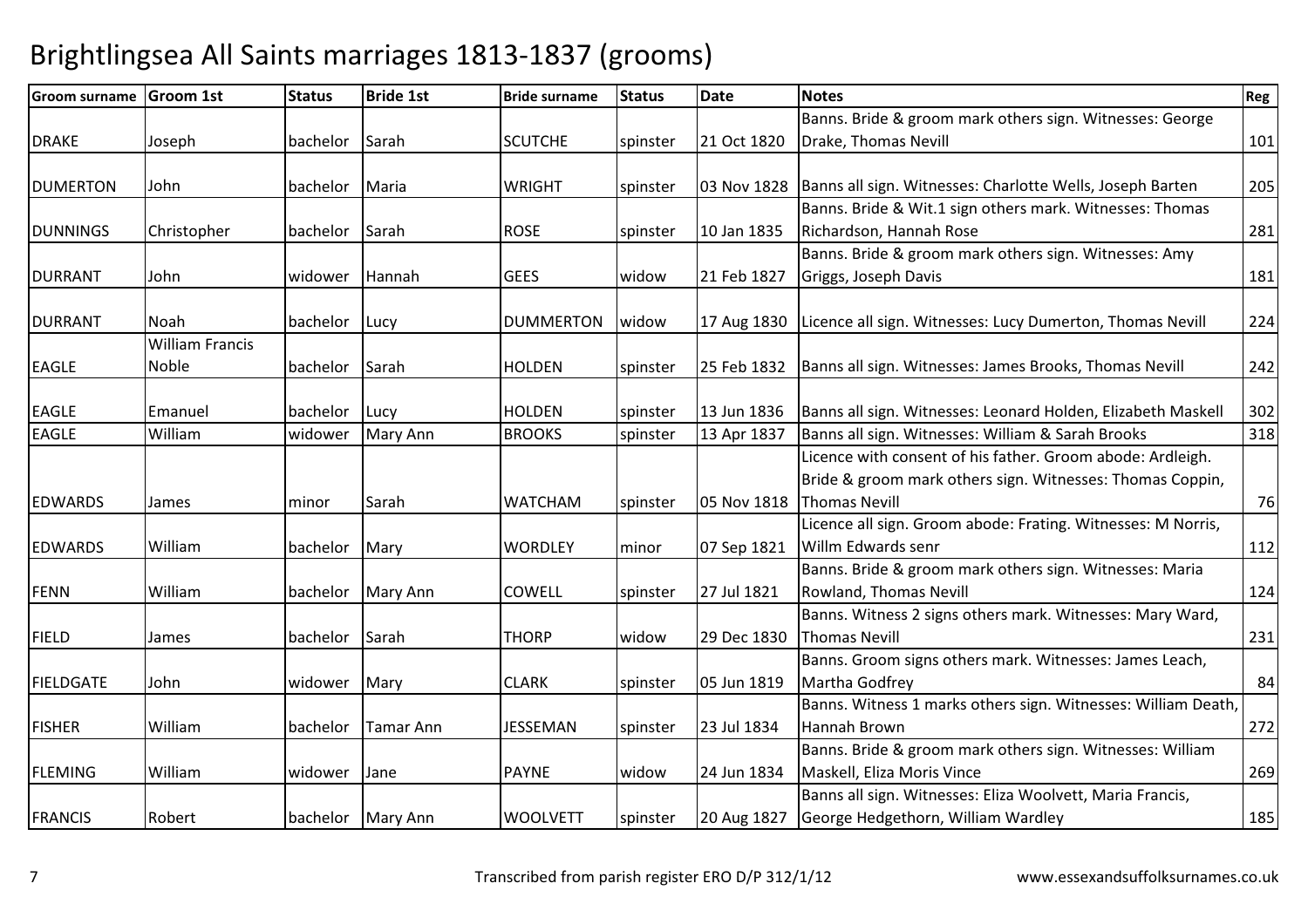#### Groom surname Groom 1st Status Bride 1st Bride surname Status Datee Notes Reg FRANKS William bachelor Martha LUFKIN spinster 09 Oct 1832 Banns all sign. Groom abode: Wivenhoe. Witnesses: Susanna Lufkin, Thos Riches $\sim$  248 FRENCHH Robert Single Lucy ANNIS Single 09 Jan 1813 Banns. Bride & groom mark others sign. Witnesses: Martha Ruffells, John Taylor. With consent of bride's fatherr | 2 140 GAGE Johnn bachelor Anne MARTIN Spinster 1823 Banns all sign. Withesses: George Barker, Kezia Martin 140 and Extine 140<br>SHEEPARD spinster 16 Jul 1830 Banns all sign. Witnesses: Mary & John Pennick 223 GARDINER Williambachelor Sarah SHEEPARD Spinster 16 Jul 1830 Banns all sign. Witnesses: Mary & John Pennick GARDNERR John single Judith DAINES single 22 Aug 1813 Banns. Groom marks others sign. Witnesses: William & Mary Ann Gardner<u>r</u> 11 GARDNERR Henry Single Ann SHARP single 13 Jul 1816 Banns. Witness 1 signs others mark. Witnesses: Thomas Nevill, Mary Cross $\sim$  36 GAYMERR Benjamin bachelor Elizabeth MATTHEWS widow 17 Jul 1826 Banns. Bride & groom mark others sign. Witnesses: Eleanor Thorn, Thomas Nevill **172** GEES Johnn 18 bachelor Matilda BARBER spinster 18 Mar 1837 Banns. Witness 2 marks others sign. Witnesses: John & Sarah Girlingg 316 **GILBERT**  William bachelor Mary KERRIDGE spinster 02 Sep 1819 Banns. Witness 2 signs others mark. Witnesses: Mary Richmond, Robert Godfreyy 87 GIRLINGG John bachelor Charlotte WELLER spinster 18 Oct 1831 Licence all sign. Groom abode: Tendring. Witnesses: Mary Ann Richardson, James Wellerr 1238 GIRLINGG John bachelor Sarah BARBER spinster 12 Jul 1836 Banns. Bride marks others sign. Witnesses: John Gees, Matilda Barberr 304 **GODFREY** Y James Single Mary SOUTHGATE single 28 Nov 1814 28 Nov 1814 | Banns all sign. Witnesses: Thomas Talmage, Thomas Nevell | 25 **GODFREY** Y Robert **bachelor Mary RICHMOND** spinster 04 Nov 1820 Banns. Bride marks others sign. Witnesses: Elizabeth Bond, James How<u>w 103</u> GODFREY Johnn 12 bachelor Mary CHIDDOCK spinster 12 Aug 1822 Banns. Bride marks others sign. Witnesses: Robert Godfrey, Sophia Saintyy 125 **GODFREY**  Johnn 1993 | Widower Sarah 1994 | SADLER | Widow 103 Aug 1828 Banns. Bride & groom mark others sign. Witnesses: Rachel Barber, Thomas Nevill199 **GODFREY**  Johnn 1990 bachelor Mary Anne MOORE spinster 22 Nov 1830 Banns. Witness 2 signs others mark. Witnesses: Sarah Wilson, Thomas Nevill229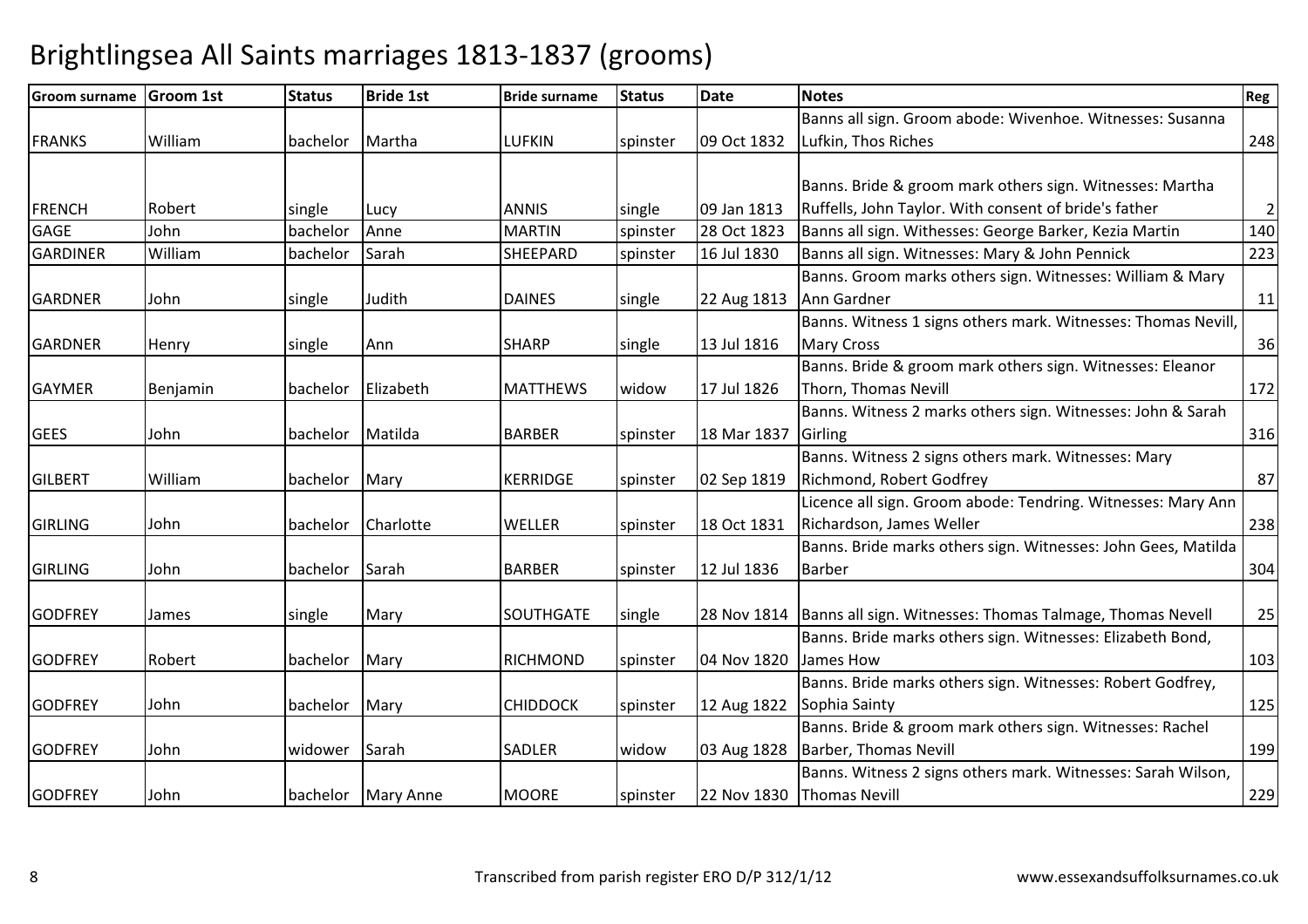| <b>Groom surname</b> | <b>Groom 1st</b> | <b>Status</b> | <b>Bride 1st</b> | <b>Bride surname</b> | <b>Status</b> | <b>Date</b>        | <b>Notes</b>                                                          | Reg |
|----------------------|------------------|---------------|------------------|----------------------|---------------|--------------------|-----------------------------------------------------------------------|-----|
|                      |                  |               |                  |                      |               |                    | Banns. Bride & Wit.2 sign others mark. Witnesses: Susan               |     |
| <b>GODFREY</b>       | James            | bachelor      | Sarah            | <b>GOLDACRE</b>      | spinster      | 05 Nov 1831        | Hockley, Thomas Nevill                                                | 239 |
|                      |                  |               |                  |                      |               |                    | Banns. Witness 1 signs others mark. Witnesses: James                  |     |
| <b>GODFREY</b>       | Robert           | bachelor      | Elizabeth        | <b>BARNES</b>        | spinster      | 07 Nov 1836        | Andrews, Susan Frost                                                  | 311 |
|                      |                  |               |                  |                      |               |                    | Banns. Witness 2 signs others mark. Witnesses: Sarah French,          |     |
| <b>GOOCH</b>         | John             | bachelor      | Mary             | <b>FRENCH</b>        | spinster      | 29 Sep 1826        | <b>Thomas Nevill</b>                                                  | 174 |
|                      |                  |               |                  |                      |               |                    |                                                                       |     |
| <b>GOSLING</b>       | George           | bachelor      | Mary             | <b>WOOLARD</b>       | spinster      |                    | 19 Nov 1814   Banns all sign. Witnesses: John Dobetto, Thomas Nevell  | 24  |
|                      |                  |               |                  |                      |               |                    | Banns. Bride & groom mark others sign. Witnesses: Alfred              |     |
| <b>GOULD</b>         | James            | bachelor      | Mary Ann         | <b>BUTTON</b>        | spinster      | 07 Feb 1826        | Jeffries, Thomas Nevill                                               | 170 |
|                      |                  |               |                  |                      |               |                    | Banns. Bride marks others sign. Witnesses: William Maskell,           |     |
| <b>GRIGGS</b>        | John             | single        | Lucy             | <b>WARD</b>          | single        | 17 Aug 1818        | <b>Thomas Nevill</b>                                                  | 68  |
|                      |                  |               |                  |                      |               |                    | Banns. Bride marks others sign. Witnesses: Mary Pennick, John         |     |
| <b>GRIGGS</b>        | William Hazell   | bachelor      | Elizabeth        | <b>SHEEPARD</b>      | spinster      | 22 May 1819 Bryant |                                                                       | 81  |
| <b>GRIGGS</b>        | George           | bachelor      | Eliza            | HAMM                 | spinster      | 03 Dec 1823        | Banns all sign. Witnesses: Sarah Wrinch, John Barber                  | 143 |
| <b>GRIGGS</b>        | William          | bachelor      | Sarah            | <b>LUFKIN</b>        | spinster      | 19 Jul 1827        | Banns. All sign. Witnesses: Thomas Nevill, Susanna Lufkin             | 184 |
|                      |                  |               |                  |                      |               |                    |                                                                       |     |
| <b>GRIGGS</b>        | Charles          | bachelor      | Hannah           | <b>ROW</b>           | spinster      | 25 Jun 1835        | Banns all sign. Witnesses: Joseph Rowland, Martha Griggs              | 286 |
|                      |                  |               |                  |                      |               |                    | Banns. Groom & Wit.2 sign others mark. Witnesses: Amy                 |     |
| <b>GRIGSON</b>       | Richard          | bachelor      | Hannah           | <b>HOWARD</b>        | spinster      | 17 Aug 1823        | Lamberth, Thomas Nevill                                               | 138 |
| <b>GRIMSEY</b>       | Isaac            | bachelor      | Keziah           | <b>FARRINGTON</b>    | spinster      | 09 Nov 1835        | Banns all sign. Witnesses: Sarah Grayston, Eliza Holden               | 294 |
|                      |                  |               |                  |                      |               |                    | Banns. Witness 2 signs others mark. Witnesses: John Ward,             |     |
| <b>GRIMWOOD</b>      | Daniel           | bachelor      | Mary             | <b>JACOBS</b>        | widow         | 31 Dec 1813        | Thomas Nevell                                                         | 19  |
|                      |                  |               |                  |                      |               |                    | Banns. Bride & groom mark others sign. Witnesses: David               |     |
| <b>GRIMWOOD</b>      | Daniel           | widower       | Rebecca          | <b>MAY</b>           | spinster      | 16 May 1823        | Boys, Thomas Nevill                                                   | 133 |
|                      |                  |               |                  |                      |               |                    | Banns. Witness 2 signs others mark. Witnesses: James Lee,             |     |
| <b>GRIMWOOD</b>      | Daniel           | widower       | Martha           | <b>BARNES</b>        | widow         | 02 Sep 1830        | Thomas Nevill                                                         | 226 |
| <b>HAMMOND</b>       | John             | bachelor      | Mary             | <b>COOK</b>          | spinster      |                    | 18 Nov 1826   Banns all sign. Witnesses: John C Parker, Thomas Nevill | 177 |
|                      |                  |               | Susanna          |                      |               |                    |                                                                       |     |
| <b>HARMER</b>        | John Thomas      | bachelor      | Maskell          | AMES                 | spinster      | 21 Jul 1832        | Banns all sign. Witnesses: Mary & Sarah Ann Stammers                  | 246 |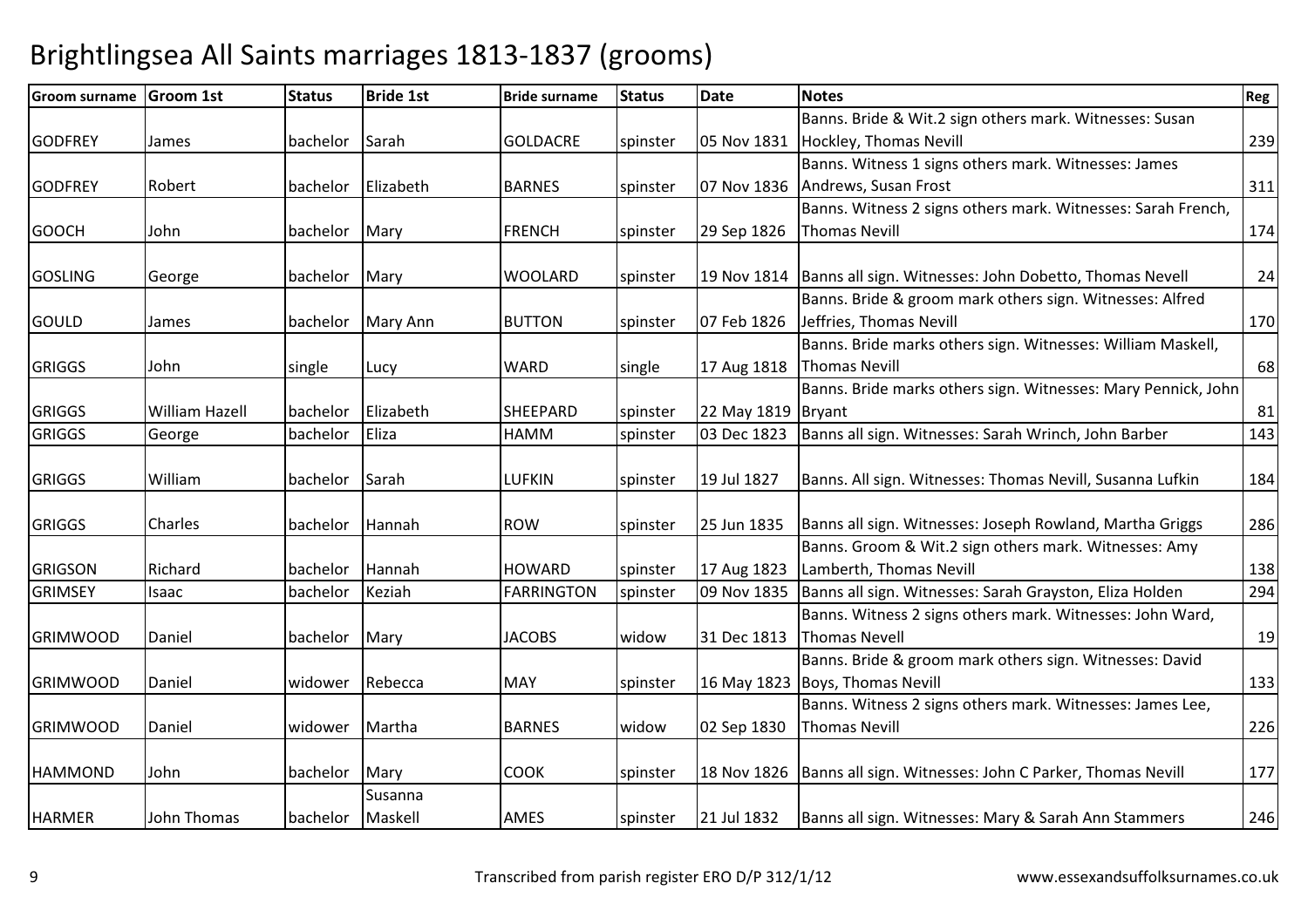#### Groom surname Groom 1st Status Bride 1st Bride surname Status Datee Notes Reg HARREN James bachelor Sarah WARREN widow 27 Aug 1827 Banns. Witness 2 signs others mark. Witnesses: Sarah Taylor, Thomas Nevill186 **HARRIS** Joseph Anthony bachelor Harriet MASON spinster 18 Oct 1819<br>George bachelor Maria REANCIS spinster 03 Oct 1827 03 Oct 1827 Licence all sign. Groom abode: Marylebone, Middlesex. Witnesses: Mary Elizar Simons, Robert Masonn 90 188 HEDGETHORN George bachelor Maria FRANCIS spinster 03 Oct 1827 Banns all sign. Witness: Eliza Woolvett, J? Argent <sup>188</sup> HEDGETHORNN James bachelor Eliza Taylor WOOLVETT spinster 11 Sep 1833 Banns. Groom marks others sign. Witnesses: Thirza Underwood, Abraham Lufkinn 259 282 HEDGETHORNGeorge widower Mary STAMMERS spinster 22 Jan 1835 Banns all sign. Witnesses: John & Sarah Ann Stammers 282 HEDGTHORN William bachelor Susannah JESSUP spinster 25 Feb 1830 Banns. Bride & groom mark others sign. Witnesses: Mary Ann Brooks, Thomas Jessup, William Wordley, Elizabeth Gornall 220HEFFER William widower Sarah GOULD widow 03 Mar 1829 Banns. Groom signs others mark. Witnesses: Mary Hanm, James Hanm <sup>208</sup> Banns. Witness 2 signs others mark. Witnesses: Sarah Hills, HEMPSTEDD Nathaniel bachelor Eliza PATRICK spinster 10 Jan 1831 Thomas Nevill 232HERBERT John bachelor Amy THORP widow 11 Sep 1825Banns. Witness 1 signs others mark. Witnesses: Thomas Nevill, Sarah Thorpp 164 HILLSS 1991 Philip Francis bachelor Temperance WADE spinster 22 Jul 1819 Banns. Bride & groom mark others sign. Witnesses: John Hills, Thomas Nevilll 85 HILLS Johnn 1990 bachelor Rebecca MUSSETT spinster 23 Sep 1829 Banns all sign. Witnesses: Harriet Woolvett, Thomas Hills <sup>212</sup> HILLS**Stephen** n bachelor Keziah COPSEY spinster 23 Oct 1830 Banns. Bride & groom mark others sign. Witnesses: Richard Gray, Thomas Nevill 228HILLS Samuel bachelor Harriet WATSHAM spinster 03 Dec 1836Banns. Bride & Witn.1 sign others mark. Witnesses: Isaac Mashell, Mary Clarkk 312 HOLDENN Isaac bachelor Mary BACON spinster 27 Jul 1817 Banns. Bride marks others sign. Witnesses: John Holden, John Baconn 48 227 HOLDENIsaac Howard bachelor Mary Elizabeth BOND spinster 09 Oct 1830 Banns all sign. Witnesses: Elizabeth Holden, W Eagle 227<br>William bachelor Mary BARNES spinster 22 Sep 1821 Banns all mark. Witnesses: Elizabeth & William Barne HOLMES Williamspinster 22 Sep 1821 Banns all mark. Witnesses: Elizabeth & William Barnes **HOW** James bachelor Deborah BAWTREE spinster 09 Oct 1813 Banns all sign. Witnesses: Hannah Richmond, John Shepard <sup>14</sup>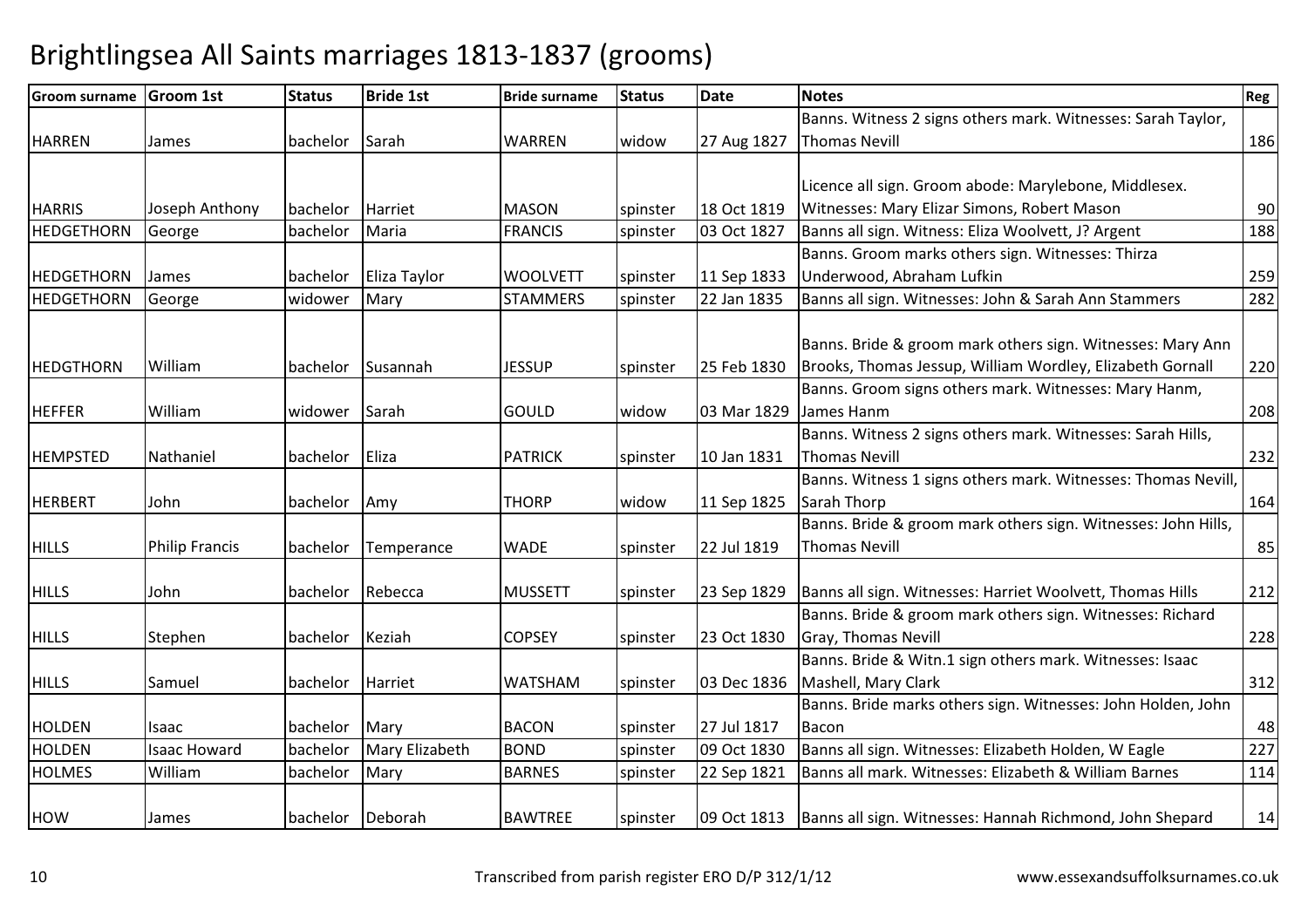| <b>Groom surname</b> | <b>Groom 1st</b>      | <b>Status</b> | <b>Bride 1st</b>       | <b>Bride surname</b> | <b>Status</b> | <b>Date</b> | <b>Notes</b>                                                           | Reg |
|----------------------|-----------------------|---------------|------------------------|----------------------|---------------|-------------|------------------------------------------------------------------------|-----|
|                      |                       |               |                        |                      |               |             | Banns. Witness 2 signs others mark. Witnesses: William &               |     |
| <b>HOWE</b>          | Benjamin              | bachelor      | Thurzay                | <b>FRENCH</b>        | spinster      | 16 Jul 1836 | Susannah South                                                         | 305 |
|                      |                       |               |                        |                      |               |             | Banns. Witness 2 signs others mark. Witnesses: Deborah                 |     |
| <b>HOY</b>           | <b>William Minter</b> | bachelor      | Charity                | <b>BROOKS</b>        | spinster      | 07 Dec 1825 | <b>Brooks, Thomas Nevill</b>                                           | 130 |
|                      |                       |               |                        |                      |               |             | Banns. Groom marks others sign. Witnesses: Eliza Ormes,                |     |
| <b>HUBBARD</b>       | John                  | bachelor      | Sarah                  | <b>MINTER</b>        | spinster      | 18 Feb 1830 | <b>William Minter</b>                                                  | 219 |
|                      |                       |               |                        |                      |               |             | Banns. Witness 2 signs others mark. Witnesses: Jemima Bruce,           |     |
| <b>IVES</b>          | William               |               | bachelor Charlotte     | <b>OLIFER</b>        | spinster      | 29 Nov 1819 | <b>Thomas Nevill</b>                                                   | 91  |
|                      |                       |               |                        |                      |               |             | Banns. Bride marks others sign. Witnesses: Lucy Leverett, John         |     |
| <b>IVES</b>          | Thomas                | bachelor      | Elizabeth              | <b>BELL</b>          | spinster      | 06 Dec 1821 | Brown                                                                  | 118 |
| <b>JAMES</b>         | John                  | bachelor      | <b>Mary Simons</b>     | WILLBEE              | spinster      | 10 Nov 1817 | Banns all sign. Witnesses: Mary Wordley, Daniel James                  | 57  |
|                      |                       |               |                        |                      |               |             |                                                                        |     |
| <b>JARRAD</b>        | John                  | widower       | <b>Charlotte Riley</b> | <b>DONNE</b>         | spinster      |             | 22 Dec 1836   Banns all sign. Witnesses: Edward Stammers, Sarah Rudlin | 314 |
|                      |                       |               |                        |                      |               |             | Banns. Bride & groom mark others sign. Witnesses: Sophia               |     |
| <b>JARRAL</b>        | John                  | bachelor      | <b>Mary Anne</b>       | <b>ELLESTON</b>      | spinster      | 25 Dec 1830 | Contime?, James Anderson                                               | 230 |
|                      |                       |               |                        |                      |               |             | Banns. Bride & Wit.2 mark others sign. Witnesses: Thomas               |     |
| <b>JEFFERIES</b>     | Alfred                | bachelor      | Sarah Elizabeth        | <b>GILDERS</b>       | spinster      | 29 Nov 1820 | Nevill, Elizabeth Button                                               | 106 |
|                      |                       |               |                        |                      |               |             |                                                                        |     |
| <b>JEFFRIES</b>      | Thomas John           | bachelor      | Sarah                  | <b>HOWARD</b>        | spinster      | 09 Oct 1817 | Banns all sign. Witnesses: Susan Saunders, Isaac Howard                | 53  |
| <b>JEFFRIES</b>      | Thomas John           | widower       | Sarah                  | <b>HARLOW</b>        | spinster      | 08 Nov 1832 | Licence all sign. Witnesses: Robt Mason, Thomas Nevill                 | 252 |
|                      |                       |               |                        |                      |               |             | Licence all sign. Witnesses: Mary & Elizabeth Ann Jolly, Samuel        |     |
| <b>JOLLY</b>         | John                  | bachelor      | Harriet                | <b>HARRIS</b>        | widow         | 22 Sep 1824 | & Robert Mason                                                         | 151 |
|                      |                       |               |                        |                      |               |             | Banns. Bride & groom mark others sign. Witnesses: Samuel               |     |
| <b>JOWERS</b>        | Richard               | single        | Martha                 | <b>ANDRESS</b>       | widow         | 02 Feb 1815 | Kingsbury, Thomas Nevell                                               | 27  |
|                      |                       |               |                        |                      |               |             | Banns. Bride & groom mark others sign. Witnesses: John                 |     |
| <b>JOWERS</b>        | Richard               | widower       | Maria                  | <b>GUNN</b>          | spinster      | 04 Sep 1816 | Brown, Thomas Nevill                                                   | 39  |
|                      |                       |               |                        |                      |               |             | Banns. Witness 2 signs others mark. Witnesses: John Haison,            |     |
| <b>JOWERS</b>        | James                 | single        | Catherine              | <b>HAISON</b>        | single        |             | 25 May 1818 Thomas Nevil                                               | 65  |
|                      |                       |               |                        |                      |               |             | Banns. Witness 2 signs others mark. Witnesses: Anne Kerridge,          |     |
| <b>KERRIDGE</b>      | Oliver                | bachelor      | Martha                 | <b>PIDDOCK</b>       | spinster      | 23 Jan 1824 | <b>Thomas Nevill</b>                                                   | 145 |
|                      |                       |               |                        |                      |               |             | Banns. Witness 2 signs others mark. Witnesses: John Patrick,           |     |
| <b>KERRIDGE</b>      | Oliver                |               | widower Martha Roberts | <b>DORES</b>         | spinster      |             | 07 Nov 1835 Thomas Nevill                                              | 293 |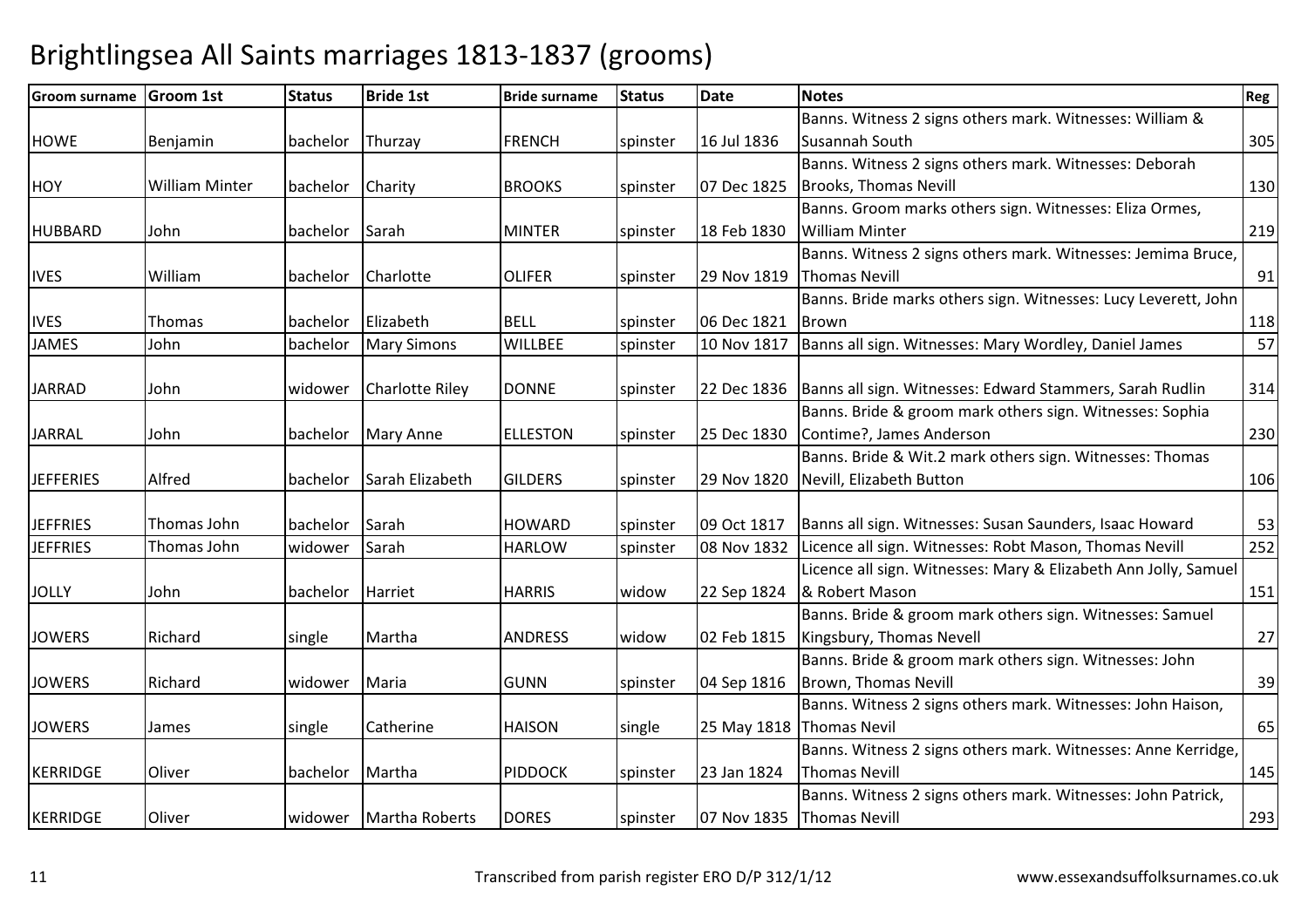| <b>Groom surname</b> | <b>Groom 1st</b> | <b>Status</b> | <b>Bride 1st</b>         | <b>Bride surname</b> | <b>Status</b> | <b>Date</b> | <b>Notes</b>                                                  | Reg |
|----------------------|------------------|---------------|--------------------------|----------------------|---------------|-------------|---------------------------------------------------------------|-----|
| <b>LAPPAGE</b>       | John             | widower       | Sarah                    | <b>WENLOCK</b>       | spinster      | 22 Apr 1816 | Licence all sign. Witnesses: Thomas Nevill senr & Jnr         | 35  |
|                      |                  |               |                          |                      |               |             | Banns all sign. Witnesses: James Coppin, Charlotte Lappage.   |     |
|                      |                  |               |                          |                      |               |             | Bride's name in register both as Mary Ann Newton and Ann      |     |
| <b>LAPPAGE</b>       | Thomas           | bachelor      | <b>Mary Ann</b>          | <b>NEWTON</b>        | spinster      | 08 Jun 1836 | Newton                                                        | 300 |
|                      |                  |               |                          |                      |               |             | Banns all sign. Witnesses: James Coppin, Charlotte Lappage.   |     |
|                      |                  |               |                          |                      |               |             | Bride's name in register both as Mary Ann Newton and Ann      |     |
| <b>LAPPAGE</b>       | Thomas           | bachelor      | Ann                      | <b>NEWTON</b>        | spinster      | 08 Jun 1836 | Newton                                                        | 300 |
|                      |                  |               |                          |                      |               |             |                                                               |     |
| <b>LAPPAGE</b>       | Josiah           | bachelor      | Dinah                    | <b>CARTER</b>        | spinster      | 20 Sep 1836 | Banns all sign. Witnesses: Lewis Lappage, Mary Wellum         | 307 |
| <b>LEE</b>           | Carrington       | bachelor      | Susan                    | <b>RUMSEY</b>        | spinster      | 06 Nov 1817 | Licence all sign. Witnesses: Mary Robertson, John Lee         | 55  |
|                      |                  |               |                          |                      |               |             | Banns. Witness 1 signs others mark. Witnesses: John Barber,   |     |
| <b>LETCH</b>         | James            | widower       | Mary                     | <b>HOW</b>           | widow         | 27 Mar 1821 | <b>Mary Godfrey</b>                                           | 109 |
|                      |                  |               |                          |                      |               |             | Banns. Bride & groom mark others sign. Witnesses: George      |     |
| <b>LETCH</b>         | James            | widower Sarah |                          | <b>SOUTHGATE</b>     | widow         | 04 Jan 1825 | Coppin, Thomas Nevill                                         | 156 |
|                      |                  |               |                          |                      |               |             | Banns. Witness 2 signs others mark. Witnesses: Susan Barnes,  |     |
| <b>LONG</b>          | Daniel           | bachelor      | Elizabeth                | <b>SIMONS</b>        | spinster      | 13 Nov 1824 | <b>Thomas Nevill</b>                                          | 154 |
|                      |                  |               |                          |                      |               |             | Banns. Witness 2 signs others mark. Witnesses: Eleanora       |     |
| <b>MANN</b>          | James            | bachelor      | Elizabeth                | <b>SMITH</b>         | spinster      | 30 Sep 1820 | Mann, John Gardner                                            | 97  |
|                      |                  |               |                          |                      |               |             | Banns. Witness 2 signs others mark. Witnesses: Sarah Holden,  |     |
| <b>MANN</b>          | William          | bachelor      | Elizabeth                | <b>WRIGHT</b>        | widow         | 06 Nov 1820 | <b>Thomas Nevill</b>                                          | 104 |
|                      |                  |               |                          |                      |               |             |                                                               |     |
|                      |                  |               |                          |                      |               |             | Banns. Groom abode: All Saints, Colchester. Bride & groom     |     |
| <b>MARCH</b>         | William          | bachelor      | Susan                    | <b>BARNES</b>        | spinster      | 27 Nov 1826 | mark others sign. Witnesses: John Ormes, William Hoy.         | 178 |
| <b>MARCH</b>         | George           | bachelor      | Sarah                    | <b>BARBER</b>        | spinster      | 04 Jan 1828 | Banns all sign. Witness: Mary Ann March, D? Kidley?           | 194 |
| <b>MARTIN</b>        | Samuel           | bachelor      | Susannah                 | <b>HUMPHREYS</b>     | widow         | 13 Sep 1817 | Banns all sign. Witnesses: Mary, Joseph & Isaac Martin        | 51  |
| <b>MARTIN</b>        | Isaac            | bachelor      | Mary                     | <b>MARTIN</b>        | spinster      | 20 Oct 1818 | Banns all sign. Witnesses: Susanna, Elizabeth & Samuel Martin | 74  |
|                      |                  |               |                          |                      |               |             | Banns. Bride marks others sign. Witnesses: Maria Rowland,     |     |
| <b>MARTIN</b>        | John Edward      | bachelor      | <b>Mary Anne</b>         | LAMB                 | spinster      | 09 Oct 1821 | John Hammond                                                  | 115 |
|                      |                  |               |                          |                      |               |             | Banns. Groom & Witness 1 sign others mark. Witnesses:         |     |
| <b>MARTIN</b>        | John             |               | bachelor   Mary Ann Fish | <b>WHITE</b>         | spinster      | 11 Jun 1836 | William Martin, Sarah Tharza Banks                            | 301 |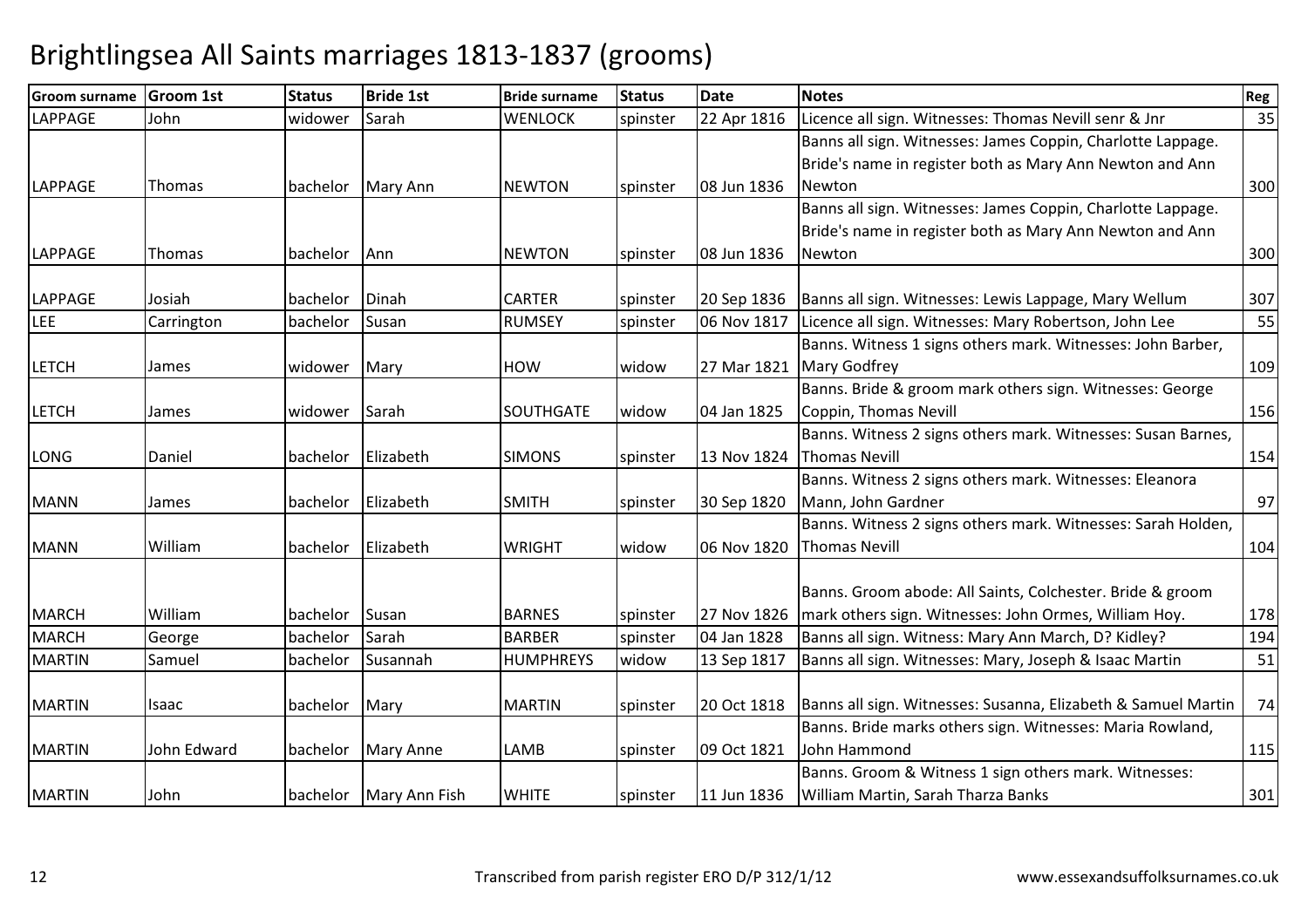#### Groom surname Groom 1st Status Bride 1st Bride surname Status Datee Notes Reg MASKELLL James bachelor Sarah MAYS spinster 17 Feb 1817 Banns. Witness 2 signs others mark. Witnesses: Ellinor Gould, Thomas Nevill 4583 MASKELL Williamwidower Lucy **HEMSLEY** widow 03 Jun 1819 Banns all sign. Witnesses: Robt Brand, Sarah Talmedge 83<br>Bachelor Elizabeth HOLDEN spinster 25 Jan 1836 Banns all sign. Witnesses: Jacob & Sarah Maskell 296 MASKELLIsaac **bachelor** Elizabeth HOLDENBanns all sign. Witnesses: Jacob & Sarah Maskell MASKELL Joseph bachelor Sarah Eliza WOOLVETT spinster 25 Oct 1836Banns all sign except wit HM. Witnesses: George Woolvett, Elizabeth Leverett, Hannah Maskell 309MASONWilliam Sadler widower Mary PEARSON widow 17 Oct 1820 Banns all sign. Witnesses: Susannah Slipper, Thomas Nevill 100<br>Robert bachelor Elizabeth Anne JOLLY spinster 12 Jan 1825 Licence all sign. Witnesses: Mary, Sarah & Will MASONLicence all sign. Witnesses: Mary, Sarah & William Jolly MATTHEWS Johnn 1991 single Elizabeth KERRIDGE single 30 Dec 1817 Banns. Witness 2 signs others mark. Witnesses: Mary Kerridge, Thomas Nevill 59METSON Williamm 12 Aug 1828<br> **bachelor Mary Anne 1988** Spinster 12 Aug 1828 Banns. Groom marks others sign. Bride a minor. With consent of father. Witnesses: Eliza Griggs, Thomas Sef\* $\sim$  200 MILLS Johnn 11 Dachelor Sarah TRACEY spinster 11 Oct 1825 Banns. Bride marks others sign. Witnesses: Mary Ann Tranham, William Fisher<u>and 165</u> MINTER William bachelor Eliza ORMES spinster 30 Mar 1832 Banns all sign. Witnesses: John Minter, Mary Pollard, Mary Ann Ormess and  $\sim$  243 NEVILLL Thomas Widower Susan HOCKLEY spinster 24 Dec 1832 Banns. Bride abode: St. Nicholas, Colchester. Groom & Wit.1 sign others mark. Witnesses: Sarah Godfrey, Oliver Kerridge <sup>254</sup>NEWMANN James bachelor Elizabeth HOLLIS spinster 24 Jul 1824 Banns. Groom marks others sign. Witness: Joseph Salmon, Lucy Harlow<u>w 150</u> NEWMAN Williamm bachelor Susan CHIDDOCK spinster 10 Jul 1829 Banns. Bride marks others sign. Witnesses: Maria & Thomas **Death** h 209 NICHOLSONN John **bachelor Amelia** FRENCH spinster 23 May 1835 Banns. Bride & groom sign others mark. Witnesses: William Smith, Susannah Frenchh 285 **NIGHTINGALE** E Thomas Machelor Mary NEVILL Spinster 27 Nov 1825 Banns. Bride marks others sign. Witnesses: Thomas Nevill senr & jnr. $167$ NORTON Abrahamm bachelor Jemima BRUCE spinster 25 May 1822 Banns. Groom marks others sign. Witnesses: Sara? Lucas, Thomas Brucee 122 NURSEE James | Widower Sarah | BEASON | Spinster | 30 Sep 1822 Banns. Groom & Wit 1 sign others mark. Thomas Nevill, Mary Randd 126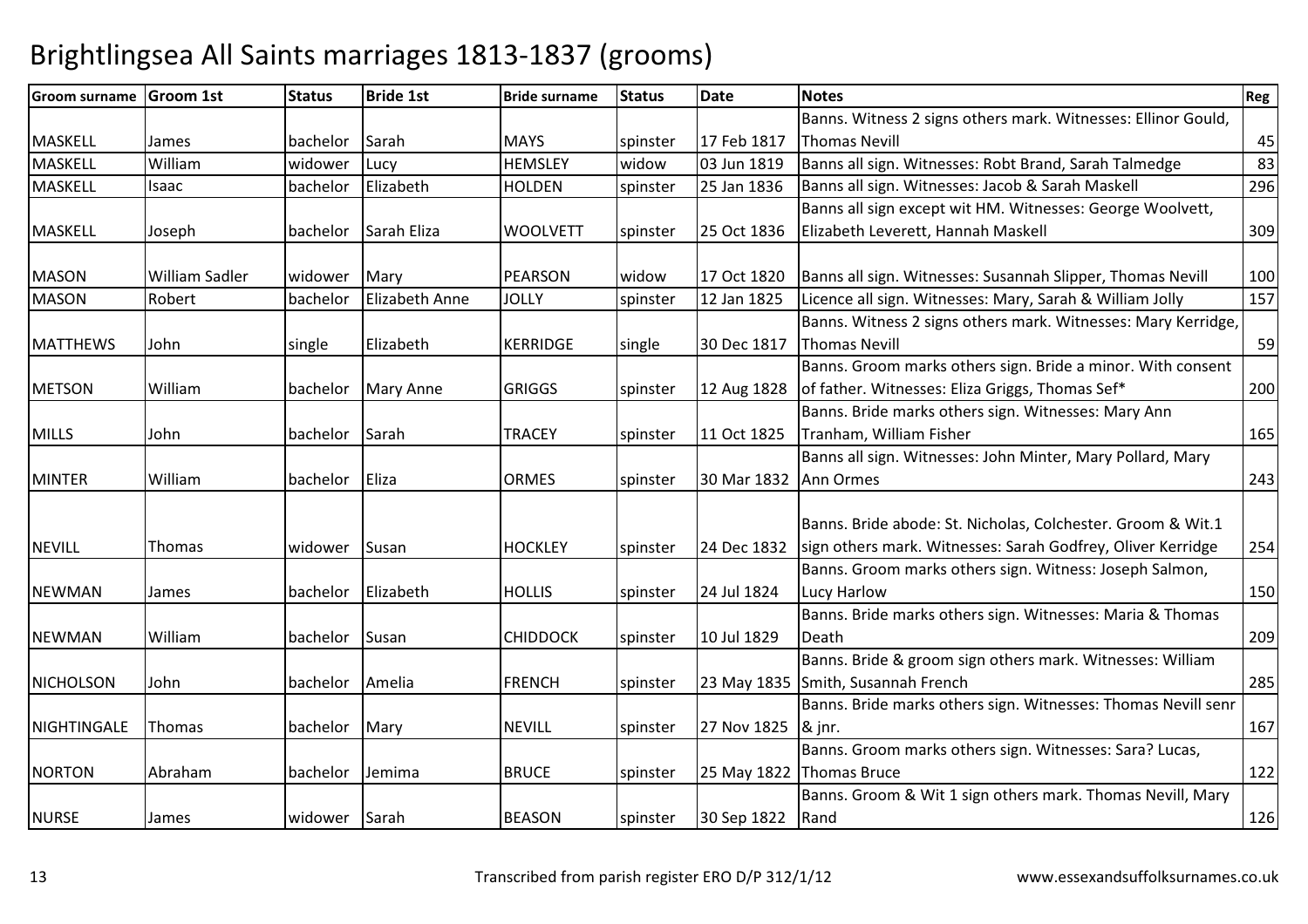| <b>Groom surname</b> | <b>Groom 1st</b>     | <b>Status</b>    | <b>Bride 1st</b>   | <b>Bride surname</b> | <b>Status</b> | <b>Date</b>             | <b>Notes</b>                                                  | Reg |
|----------------------|----------------------|------------------|--------------------|----------------------|---------------|-------------------------|---------------------------------------------------------------|-----|
|                      |                      |                  |                    |                      |               |                         | Banns. Bride marks others sign. Witnesses: James Cant,        |     |
| <b>OLIFER</b>        | Samuel               | bachelor         | Harriet            | <b>SADLER</b>        | spinster      | 07 Dec 1835             | Rebecca Sadler                                                | 313 |
|                      |                      |                  |                    |                      |               |                         |                                                               |     |
| <b>ORMAN</b>         | Jacob                | single           | Susannah           | <b>BARBER</b>        | single        | 05 Jan 1818             | Banns all sign. Witnesses: Martha Ruffells, Thomas Nevill     | 61  |
|                      |                      |                  |                    |                      |               |                         | Banns. Witness 2 signs others mark. Witnesses: William        |     |
| <b>ORMAN</b>         | John                 | bachelor         | Mary               | <b>BIRD</b>          | spinster      | 25 Dec 1824             | Thompson, Thomas Nevill                                       | 155 |
| <b>ORMES</b>         | John                 | bachelor         | <b>Mary Anne</b>   | POLLARD              | spinster      | 24 Apr 1832             | Banns all sign. Witnesses: Wm & R. Bagley                     | 244 |
| <b>PAIN</b>          | George               | bachelor         | <b>Mary Anne</b>   | TRANHAM              | spinster      | 28 Jun 1828             | Banns all sign. Witnesses: Kesia Martin, James Tranham        | 197 |
|                      |                      |                  |                    |                      |               |                         | Banns. Witness 2 signs others mark. Witnesses: Eliza Patrick, |     |
| <b>PATRICK</b>       | George               | bachelor Mary    |                    | <b>GODFREY</b>       | spinster      | 14 Jan 1827             | <b>Thomas Nevill</b>                                          | 180 |
|                      |                      |                  |                    |                      |               |                         | Banns. Witness 2 signs others mark. Witnesses: Eliza          |     |
| <b>PATRICK</b>       | James                | bachelor Sarah   |                    | <b>HILLS</b>         | spinster      | 12 Nov 1831             | Hempstead, Thomas Nevill                                      | 240 |
|                      |                      |                  |                    |                      |               |                         | Banns. Witness 2 signs others mark. Witnesses: Mary Turpin,   |     |
| <b>PATRICK</b>       | William              | bachelor         | Rachel             | <b>NURSE</b>         | spinster      | 01 Jan 1833             | <b>Thomas Nevill</b>                                          | 255 |
|                      |                      |                  |                    |                      |               |                         |                                                               |     |
| <b>PATRICK</b>       | Henry                | bachelor         | Sarah              | WARREN               | spinster      | 18 Jun 1836             | Banns all mark. Witnesses: John Patrick, Eliza Hempstead      | 303 |
|                      |                      |                  |                    |                      |               |                         | Banns all sign. Witnesses: Sarah Ann Underwood, William       |     |
| <b>PEGGS</b>         | Thomas John          |                  | bachelor Mary Anne | <b>NUNN</b>          | widow         | 31 May 1831 Henry Peggs |                                                               | 236 |
| <b>PEGGS</b>         | <b>William Henry</b> | bachelor         | Sarah Ann          | UNDERWOOD            | spinster      | 11 Jul 1834             | Banns all sign. Witnesses: Daniel Peggs, Mary Stammers        | 266 |
|                      |                      |                  |                    |                      |               |                         | Licence all sign. Groom abode: Deptford, Kent. Witnesses:     |     |
| <b>PENNEY</b>        | James                | bachelor Eleanor |                    | <b>SAUNDERS</b>      | spinster      | 23 Apr 1831             | Harriet Metcalf, Henry Wilkinson                              | 235 |
|                      |                      |                  |                    |                      |               |                         | Banns. Groom & Witness 2 sign others mark. Witnesses: Mary    |     |
| <b>PENNICK</b>       | Joseph               | bachelor Susan   |                    | <b>BRAGG</b>         | spinster      | 23 Dec 1813             | & William Bragg                                               | 18  |
|                      |                      |                  |                    |                      |               |                         |                                                               |     |
| <b>PENNICK</b>       | John                 | bachelor         | Mary               | SHEEPARD             | spinster      | 08 Oct 1817             | Banns all sign. Witnesses: Joseph Pennick, Thomas Nevill      | 52  |
|                      |                      |                  |                    |                      |               |                         | Banns. Groom & Wit.2 sign others mark. Witnesses: Naomi       |     |
| <b>PENNOCK</b>       | Thomas               | bachelor         | Maria              | <b>GREEN</b>         | spinster      | 04 Sep 1825             | Pennock, Thomas Nevill                                        | 163 |
|                      |                      |                  |                    |                      |               |                         | Banns. Bride & groom mark others sign. Witnesses: Hannah      |     |
| <b>PICKMAN</b>       | Thomas               |                  | bachelor Mary Ann  | <b>FARROW</b>        | spinster      | 04 Jan 1814             | Richmond, William Heffer                                      | 20  |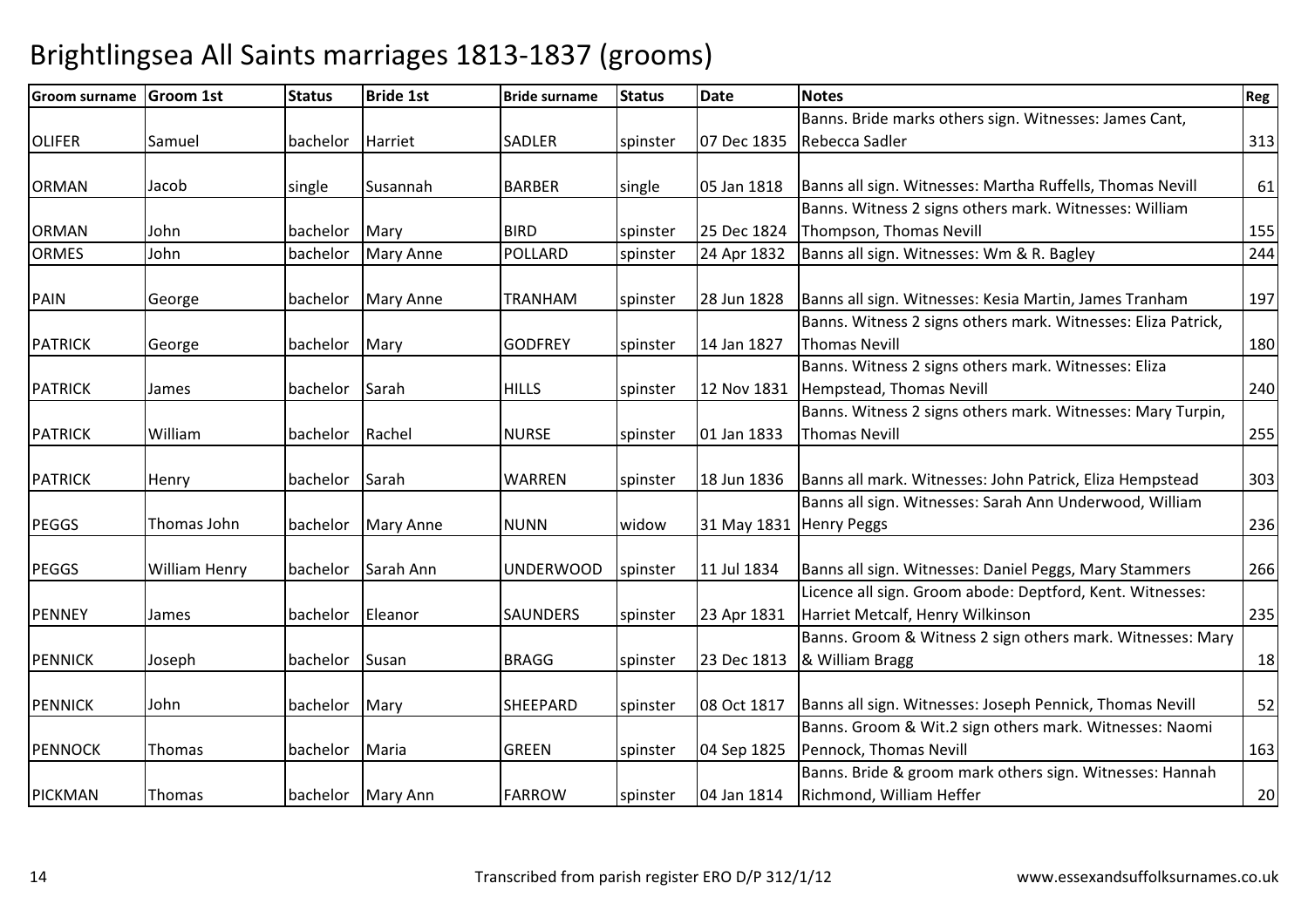#### Groom surname Groom 1st Status Bride 1st Bride surname Status Datee Notes Reg PICKMAN William bachelor Amy KEMBLE spinster 26 Dec 1825 Banns. Bride & groom mark others sign. Witnesses: Mary Cook, John Hammondd 169 PIDDOCKK Daniel bachelor Elizabeth GIRLING widow 15 Feb 1817 Banns. Bride & groom mark others sign. Witnesses: John Annis, Thomas Nevell $\begin{array}{ccc} \hline \end{array}$ PILBROWW Joseph Widower Elizabeth RUFFLES spinster 14 Oct 1832<br>Notes Banns. Bride marks others sign. Groom abode: St Osyth. Witnesses: John Claydon, Thomas Nevill 249POLLEYY Fedward Thomas bachelor Elizabeth MATERS spinster 16 Apr 1827 23 Nov 1833 Banns all sign. Witnesses: Sarah Polley, Mary Ann Coppin, Wm J Polleyy 182 263 PULLENDaniel bachelor Sarah FRENCH spinster 23 Nov 1833 Banns all mark. Witnesses: Obed Clark, Mary Woods RAISIN Williamm bachelor Mary BELL spinster 13 Oct 1817 Banns. Bride marks others sign. Witnesses: James Raisin, Thomas Nevill 54RAISINN Thomas bachelor Amelia Sophia SAINTY spinster 03 Aug 1823 Banns. Groom marks others sign. Witnesses: Mary Elizth Sainty, Lucy Baconn 137 RAWLINGG John bachelor Mirabell RAND spinster 13 Feb 1817 Banns. Bride & groom mark others sign. Witnesses: Sarah Leverett, William Death. $\sim$  43 **RICHARDSON** N Joseph **bachelor Mary BRAGG** spinster 21 Dec 1815 Banns. Bride & groom mark others sign. Witnesses: William Richardson, Mahala Aldouss and  $\sim$  33 **RICHARDSON** N Joseph Widower Harriet HOWARD spinster 30 Aug 1816 Banns. Bride marks others sign. Witnesses: Martha Ruffells, Wm Thorne e 38 **RICHARDSON**  William bachelor Sarah Anne HOLLAND spinster 17 Jan 1820 Licence. Bride & wit 2 mark others sign. Witnesses: Sarah Barton, Thomas Nevill 92**RICHARDSON**  Williamm bachelor Elizabeth HOWARD spinster 16 Nov 1823 Banns. Witness 2 signs others mark. Witnesses: Mary Martin, Thomas Nevill 141**RICHARDSON**  Thomas bachelor Elizabeth GOSLING spinster 30 Apr 1836 Banns all sign. Witnesses: Joseph Richardson, Matilda Barber <sup>299</sup> RICHESS Nathaniel | bachelor Susanna | LUFKIN | widow 10 Jul 1823 Licence. Bride marks others sign. Witnesses: William Maskell, Hannah Barker 134 **RICHES** S Thomas bachelor Susanna LUFKIN spinster 10 Dec 1833 Banns all sign. Witnesses: Nathl Riches, Elizabeth Ann Lufkin <sup>265</sup> ROBERTS Richard bachelor Mary BRYANT spinster 17 Mar 1825Banns. Groom & Wit.2 sign others mark. Witnesses: Sarah Frost, Thomas Nevill161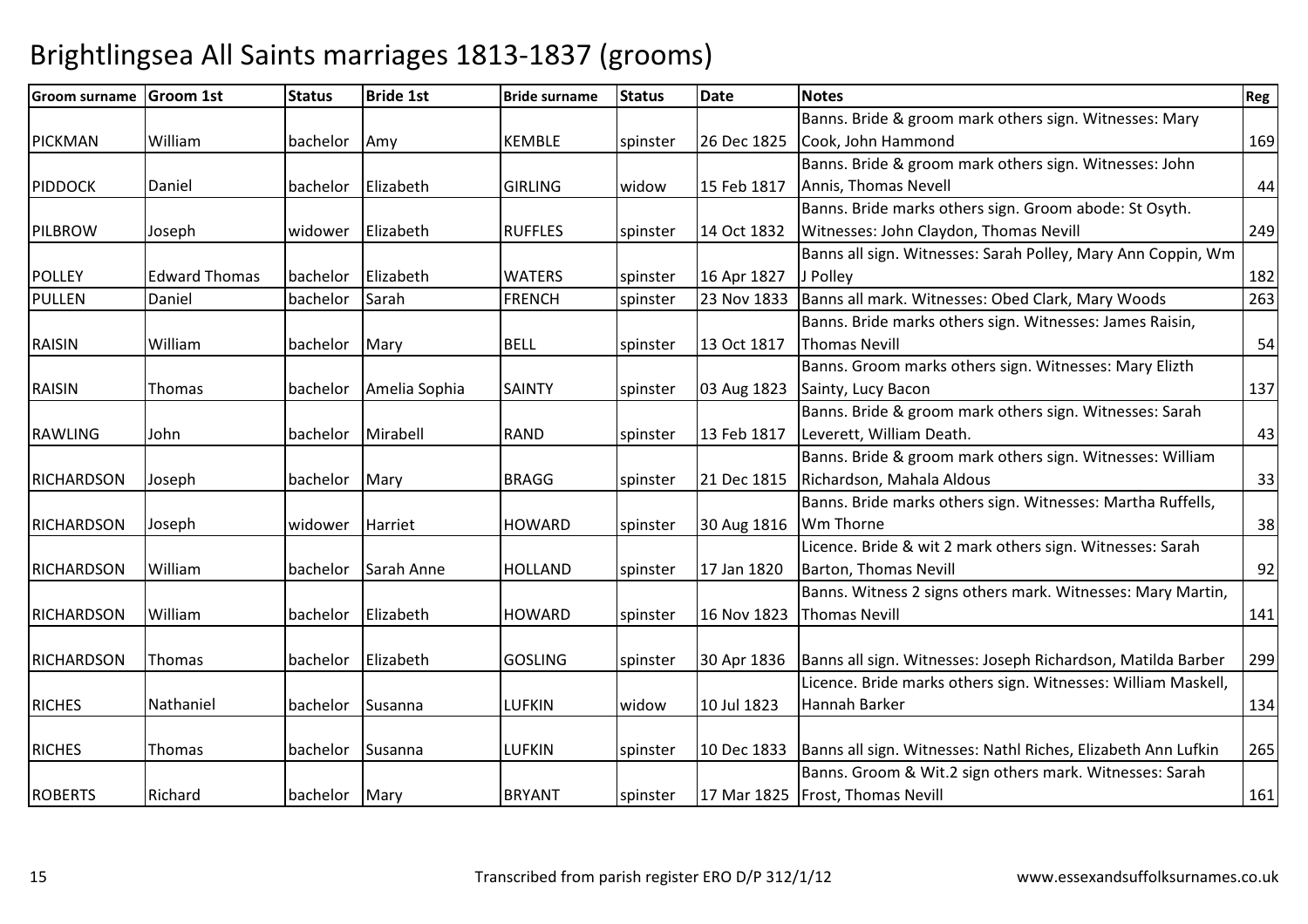| <b>Groom surname Groom 1st</b> |         | <b>Status</b> | <b>Bride 1st</b>     | <b>Bride surname</b> | <b>Status</b> | <b>Date</b> | <b>Notes</b>                                                  | <b>Reg</b> |
|--------------------------------|---------|---------------|----------------------|----------------------|---------------|-------------|---------------------------------------------------------------|------------|
|                                |         |               |                      |                      |               |             | Banns. Bride & groom mark others sign. Witnesses: Thomas      |            |
| <b>ROBINSON</b>                | Abraham | bachelor      | Rhoda                | PAIN                 | spinster      | 02 Nov 1828 | Wilson Webb, Thomas Nevill                                    | 204        |
|                                |         |               |                      |                      |               |             | Banns. Bride marks others sign. Witnesses John Holden,        |            |
| <b>ROOT</b>                    | Samuel  | single        | Sarah                | <b>BOUTELL</b>       | single        | 08 Apr 1815 | <b>Thomas Nevil</b>                                           | 30         |
|                                |         |               |                      |                      |               |             | Banns. Bride & Wit.2 sign others mark. Witnesses: Martha      |            |
| <b>ROOT</b>                    | John    | single        | Sarah                | <b>PAYN</b>          | single        | 24 Aug 1818 | <b>Clark, Thomas Nevill</b>                                   | 70         |
|                                |         |               | Rebecca              |                      |               |             | Banns all sign. Witnesses: Lucy Harris, James & Elizabeth     |            |
| <b>ROOT</b>                    | William | single        | Roberts              | <b>DOER</b>          | single        | 31 Dec 1818 | Weller, Mahala Aldous, Jno. Root                              | 77         |
|                                |         |               |                      |                      |               |             | Banns all sign. Witnesses: Jas Aldous, Abram Lufkin, Susannah |            |
| <b>ROOT</b>                    | John    | widower       | Mahala               | <b>ALDOUS</b>        | spinster      | 23 Feb 1820 | Hellen                                                        | 94         |
|                                |         |               |                      |                      |               |             | Banns. Witness 2 signs others mark. Witnesses: Martha         |            |
| <b>ROSE</b>                    | John    | bachelor      | Mary                 | <b>ROBERTS</b>       | spinster      | 09 Sep 1831 | Roberts, Thomas Nevill                                        | 237        |
|                                |         |               |                      |                      |               |             | Banns. Groom marks others sign. Witnesses: Thos Lappage,      |            |
| <b>ROSE</b>                    | Robert  | bachelor      | Sarah Seaman         | <b>WENLOCK</b>       | widow         | 17 Oct 1833 | Mary Ann Littlewood                                           | 262        |
|                                |         |               |                      |                      |               |             | Banns. Witness 2 signs others mark. Witnesses: Robert Smith,  |            |
|                                |         |               |                      |                      |               |             | Martha Roberts. Bride's name is given both as Kezia Roberts   |            |
| <b>ROSE</b>                    | George  | bachelor      | Kezia                | <b>ROBERTS</b>       | spinster      | 22 Nov 1834 | and Kezia Roberts Dores                                       | 279        |
|                                |         |               |                      |                      |               |             | Banns. Witness 2 signs others mark. Witnesses: Robert Smith,  |            |
|                                |         |               |                      |                      |               |             | Martha Roberts. Bride's name is given both as Kezia Roberts   |            |
| <b>ROSE</b>                    | George  | bachelor      | <b>Kezia Roberts</b> | <b>DORES</b>         | spinster      | 22 Nov 1834 | and Kezia Roberts Dores                                       | 279        |
| <b>ROUSE</b>                   | Francis | bachelor      | Mariah               | <b>SUDBURY</b>       | spinster      | 12 Oct 1833 | Banns all mark. Witnesses: Lucy Rouse, Thomas Lucas           | 261        |
| <b>RUFFELLS</b>                | William | bachelor      | Mary                 | <b>HOLDEN</b>        | spinster      | 29 Sep 1827 | Banns all sign. Witnesses: Lucy Holden, [TJ] Deeks            | 187        |
|                                |         |               |                      |                      |               |             | Banns. Bride marks others sign. Witnesses: Mary Coppin,       |            |
| SADLER                         | John    | bachelor      | Elizabeth            | <b>OLLIFER</b>       | spinster      | 13 Oct 1813 | Thomas Nevell                                                 | 16         |
| SADLER                         | Robert  | bachelor      | Eliza                | <b>FARRINGTON</b>    | spinster      | 26 Apr 1828 | Banns all sign. Witnesses: Mary ?, Thomas Sadler              | 196        |
| <b>SADLER</b>                  | Thomas  | bachelor      | Mary Anne            | <b>DEATH</b>         | spinster      | 10 Aug 1829 | Banns all sign. Witnesses: Eliza & Robert Sadler              | 211        |
|                                |         |               |                      |                      |               |             | Banns. All sign. Witnesses: Mary Ann Francis, Eliza & Joseph  |            |
| <b>SALMON</b>                  | Joseph  | bachelor      | Sarah                | <b>WRINCH</b>        | spinster      | 27 Oct 1828 | Woolvett, Robert Francis                                      | 203        |
|                                |         |               |                      |                      |               |             | Banns. Witness 2 signs others mark. Witnesses: Ann Vincent,   |            |
| <b>SEAGERS</b>                 | William | bachelor      | Mary                 | <b>SAWYER</b>        | widow         | 30 Nov 1822 | <b>Thomas Nevill</b>                                          | 129        |
|                                |         |               |                      |                      |               |             | Banns. Bride & groom mark others sign. Witnesses: Samuel      |            |
| <b>SEAGERS</b>                 | George  | bachelor      | Elizabeth            | <b>WOODS</b>         | spinster      |             | 24 Nov 1827 Seagers, Sarah Bothroyd                           | 191        |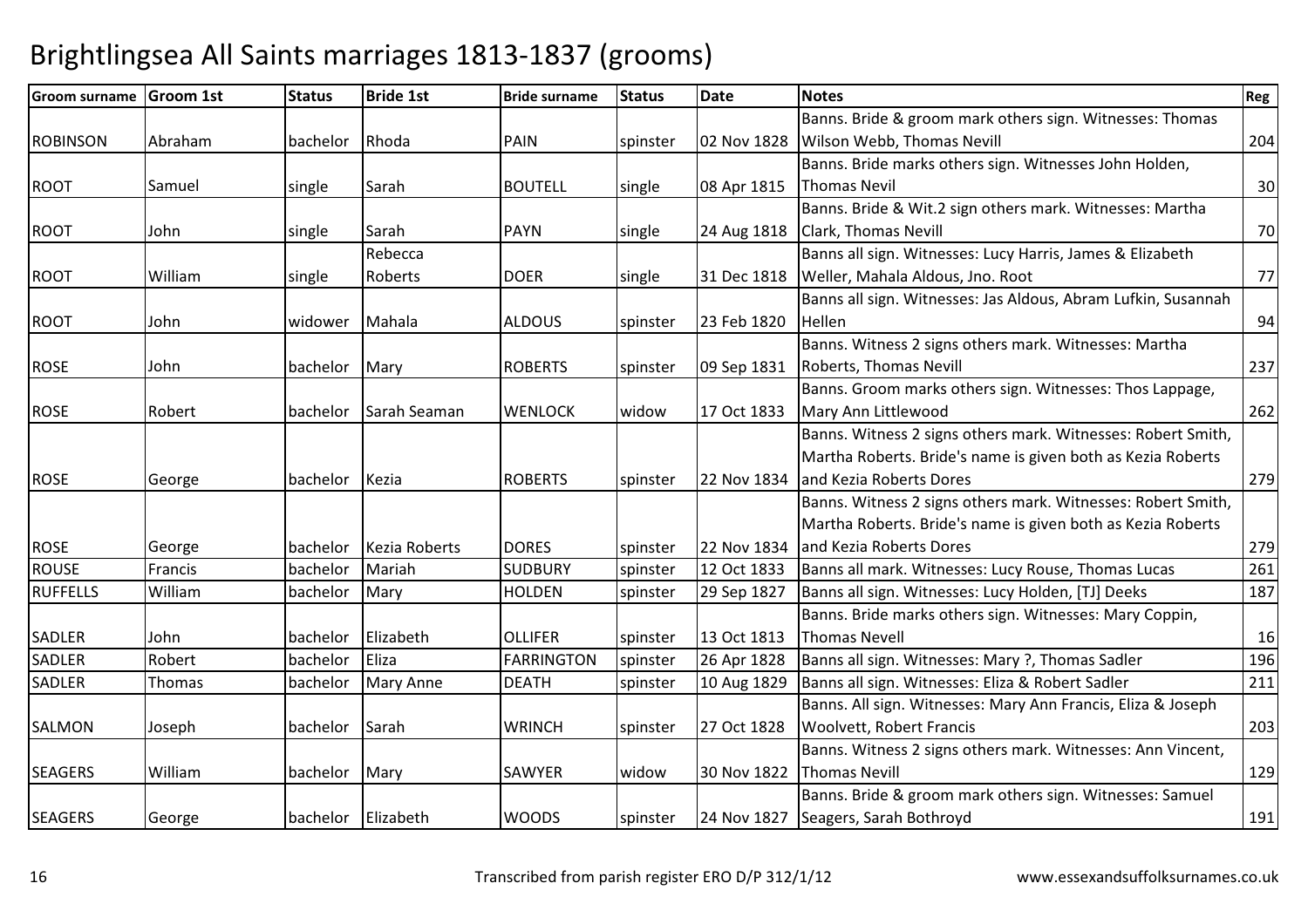| <b>Groom surname</b> | <b>Groom 1st</b>       | <b>Status</b> | <b>Bride 1st</b> | <b>Bride surname</b> | <b>Status</b> | <b>Date</b> | <b>Notes</b>                                                   | Reg            |
|----------------------|------------------------|---------------|------------------|----------------------|---------------|-------------|----------------------------------------------------------------|----------------|
|                      |                        |               |                  |                      |               |             | Banns. Bride marks others sign. Witnesses: Thomas Nevill senr  |                |
| <b>SHARP</b>         | James                  | widower       | Anne             | <b>COPSEY</b>        | single        | 19 Feb 1816 | & jnr.                                                         | 34             |
|                      |                        |               |                  |                      |               |             |                                                                |                |
| SHEEPARD             | John                   | bachelor      | Elizabeth        | <b>GIRLING</b>       | spinster      | 09 Sep 1826 | Banns all sign. Witnesses: Sarah Sheepard, William Gardiner    | 173            |
|                      |                        |               |                  |                      |               |             |                                                                |                |
|                      |                        |               |                  |                      |               |             | Banns. Bride & groom mark others sign. Witnesses: John Rand,   |                |
| SHELDRAKE            | Richard                | single        | Mary             | <b>RAND</b>          | single        |             | 02 Mar 1813 Thomas Nevell. With consent of their parents.      | $\overline{7}$ |
|                      |                        |               |                  |                      |               |             | Banns. Witness 1 signs others mark. Witnesses: John Blith,     |                |
| <b>SIMONS</b>        | John                   | bachelor      | Elizabeth        | <b>CLARK</b>         | spinster      | 02 Aug 1834 | Sarah Clark                                                    | 274            |
|                      |                        |               |                  |                      |               |             | Banns all sign. Witnesses: John C Parker, Mahala Aldous, Chas. |                |
| <b>SMITH</b>         | Frederick              | bachelor      | Maria            | WALLER               | spinster      | 03 Sep 1818 | Smith                                                          | 72             |
|                      |                        |               |                  |                      |               |             | Banns. Witness 2 signs others mark. Witnesses: Mary Smith,     |                |
| <b>SMITH</b>         | William                | single        | Sarah            | <b>NEVILL</b>        | single        | 13 Oct 1818 | <b>Thomas Nevill</b>                                           | 75             |
|                      |                        |               |                  |                      |               |             | Banns. Bride & groom mark others sign. Witnesses: Barn?        |                |
| <b>SMITH</b>         | James                  | bachelor      | Sarah            | <b>DORES</b>         | spinster      | 28 Oct 1821 | Brightman, Thomas Nevill                                       | 117            |
|                      |                        |               |                  |                      |               |             | Banns. Bride & groom mark others sign. Witnesses: Thomas       |                |
| <b>SMITH</b>         | William                | widower       | Lucy             | <b>JACOBS</b>        | spinster      | 17 Feb 1822 | Nevill senr, Thomas Nevill                                     | 121            |
|                      |                        |               |                  |                      |               |             | Banns. Bride signs others mark. Witnesses: Bijamen How,        |                |
| <b>SMITH</b>         | William                | bachelor      | Susannah         | <b>FRENCH</b>        | spinster      | 14 Nov 1835 | <b>Thirsar French</b>                                          | 295            |
|                      |                        |               |                  |                      |               |             | Banns. Witness 1 signs others mark. Witnesses: John Gees,      |                |
| <b>SMITH</b>         | George                 | bachelor      | Elizabeth        | <b>GODFREY</b>       | spinster      | 24 Feb 1836 | Sarah Frost                                                    | 297            |
|                      |                        |               |                  |                      |               |             | Banns. Witness 2 signs others mark. Witnesses: Rebecca         |                |
| <b>SOUTHGATE</b>     | James                  | bachelor      | Hannah           | <b>TRANHAM</b>       | widow         | 04 Dec 1825 | Grimwood, Thomas Nevill                                        | 168            |
|                      |                        |               |                  |                      |               |             | Licence with consent of fathers. All sign. Witnesses: John     |                |
|                      |                        |               |                  |                      |               |             | Noble, Emma, Elizabeth & Edwd Stammers, Caroline Elizabeth     |                |
| <b>STAMMERS</b>      | <b>Edward Cruswell</b> | minor         | Matilda Susanna  | <b>NOBLE</b>         | minor         | 15 Feb 1831 | Noble                                                          | 234            |
|                      |                        |               |                  |                      |               |             | Banns. Bride & wit.1 sign others mark. Witnesses: Thomas       |                |
| <b>STYLES</b>        | Edward                 | bachelor      | Lucy             | <b>ROUSE</b>         | widow         | 03 Nov 1835 | Nevill, Ceruler Rose                                           | 290            |
| <b>TABOR</b>         | Joseph Mathew          | bachelor      | Elizabeth        | WELLER               | spinster      | 07 Oct 1828 | Licence all sign. Witnesses: Charlotte & Jas Weller            | 201            |
|                      |                        |               |                  |                      |               |             | Banns all sign. Witnesses: Mary Ann Underwood, Thomas          |                |
| <b>TABOR</b>         | Joseph Matthew         | widower       | Catherine        | <b>TRANHAM</b>       | spinster      | 01 Jun 1830 | Jeffries, Anne Tranham                                         | 222            |
| <b>TALMAGE</b>       | Thomas                 | widower       | Sarah            | <b>WRINCH</b>        | widow         | 12 Aug 1816 | Banns all sign. Witnesses: Sarah & Saml Woolvett               | 37             |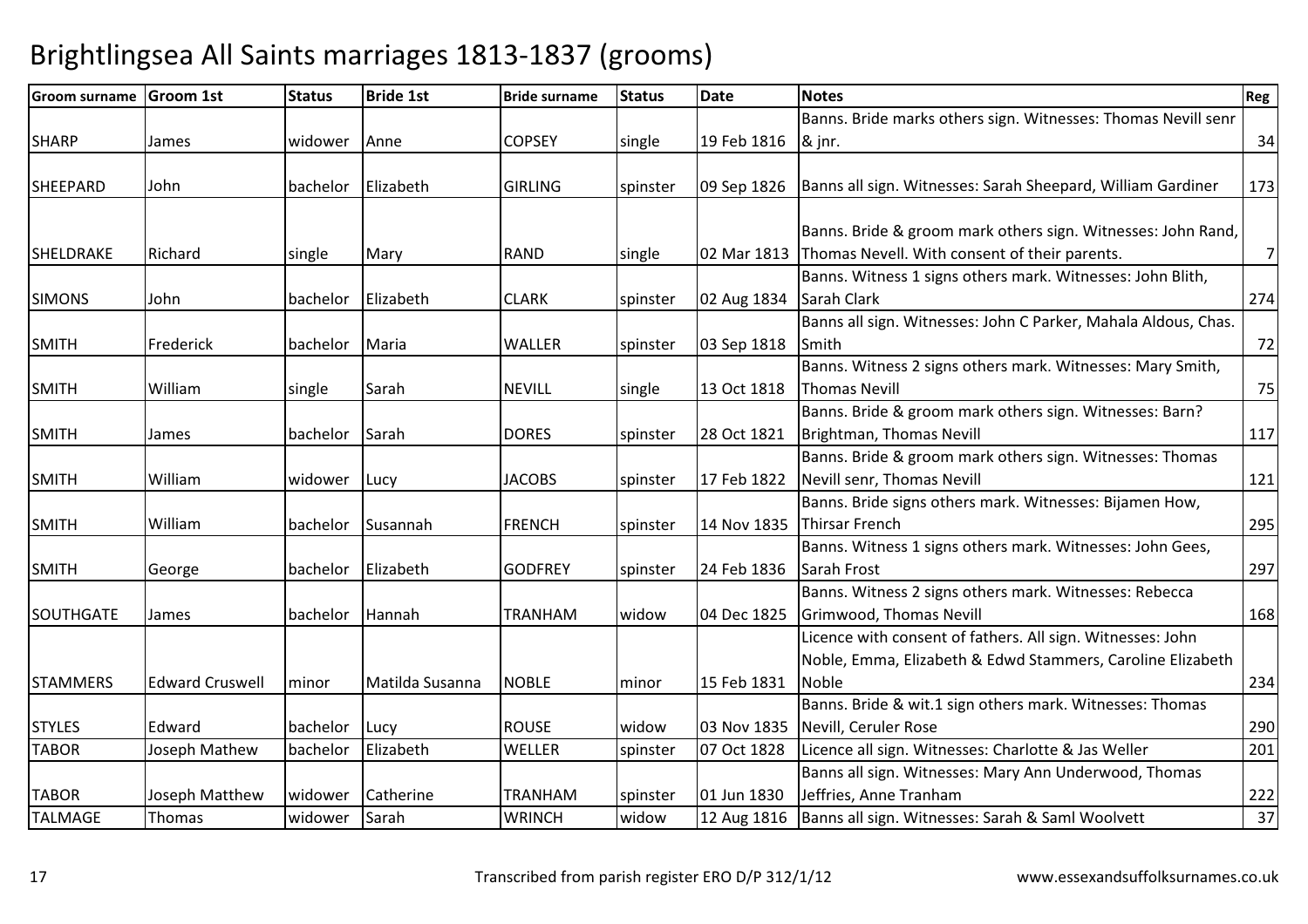| <b>Groom surname</b> | <b>Groom 1st</b> | <b>Status</b> | <b>Bride 1st</b> | <b>Bride surname</b> | <b>Status</b> | <b>Date</b> | <b>Notes</b>                                                  | Reg |
|----------------------|------------------|---------------|------------------|----------------------|---------------|-------------|---------------------------------------------------------------|-----|
| <b>TANSLEY</b>       | James            | bachelor      | Elizabeth Ann    | LUFKIN               | spinster      | 01 Jul 1834 | Banns all sign. Witnesses: William & Martha Franks            | 271 |
|                      |                  |               |                  |                      |               |             |                                                               |     |
| <b>TAYLOR</b>        | Thomas Jonathan  | single        | Phoebe           | <b>WENLOCK</b>       | single        | 19 Jan 1815 | Banns all sign. Witnesses: Sarah Wenlock, Samuel Woolvett     | 26  |
|                      |                  |               |                  |                      |               |             | Licence all sign. Groom abode: Dedham. Witnesses: Margaret    |     |
| <b>TAYLOR</b>        | John             | bachelor      | Sarah            | <b>MASON</b>         | spinster      | 23 Dec 1816 | & Thos Mason                                                  | 42  |
|                      |                  |               |                  |                      |               |             | Banns. Groom & Wit.1 sign others mark. Witnesses: Samuel      |     |
| <b>TAYLOR</b>        | John             | bachelor      | Elizabeth        | <b>BLYTH</b>         | spinster      | 27 Feb 1829 | Taylor, Elizabeth Godfrey                                     | 207 |
|                      |                  |               |                  |                      |               |             | Banns. Bride marks others sign. Witnesses: Mary Shepard,      |     |
| <b>THORNE</b>        | Joseph           | single        | Maria            | <b>KEMP</b>          | widow         | 01 Mar 1813 | John Lappage                                                  | 6   |
|                      |                  |               |                  |                      |               |             | Banns. Witness 2 signs others mark. Witnesses: Joseph Barnes, |     |
| <b>THORP</b>         | Joseph           | bachelor      | Amy              | <b>BARNES</b>        | widow         | 27 Jul 1817 | <b>Thomas Nevill</b>                                          | 49  |
|                      |                  |               |                  |                      |               |             | Banns. Bride & groom mark others sign. Witnesses: Sarah       |     |
| <b>THORP</b>         | James            | bachelor      | Sarah            | <b>WARD</b>          | spinster      | 06 Sep 1823 | Minter, Thomas Nevill                                         | 139 |
|                      |                  |               |                  |                      |               |             | Licence all sign. Groom abode: Gt Coggeshall. Witnesses: John |     |
| <b>TILLS</b>         | John             | bachelor      | Caroline Eliza   | <b>NOBLE</b>         | spinster      | 04 Aug 1835 | Noble, Edw Stammers                                           | 287 |
| <b>TRACEY</b>        | Edward           | bachelor      | Hannah           | <b>RICHMOND</b>      | spinster      | 19 Mar 1819 | Banns all sign. Witnesses: Mary Shapard, John Pennick         | 46  |
| <b>TRACEY</b>        | Robert Murphy    | bachelor      | Susan            | <b>PENNICK</b>       | spinster      | 25 Jan 1837 | Banns all sign. Witnesses: William Bragg, Emily Ormes         | 315 |
| <b>TRANHAM</b>       | Joseph           | widower       | Anne             | <b>SPOONER</b>       | spinster      | 20 Dec 1813 | Banns all sign. Witnesses: Mary & John Underwood              | 17  |
|                      |                  |               |                  |                      |               |             | Banns. Bride marks others sign. Witnesses: James Tranham,     |     |
| <b>TRANHAM</b>       | John             | bachelor      | <b>Mary Anne</b> | <b>RASBERRY</b>      | spinster      | 26 Jul 1819 | <b>Thomas Nevill</b>                                          | 86  |
|                      |                  |               |                  |                      |               |             | Banns. Bride & groom mark others sign. Witnesses: James &     |     |
| <b>TRANHAM</b>       | James            | bachelor      | Hannah           | <b>GRIMWOOD</b>      | spinster      | 14 Sep 1821 | Mary Ann Tranham                                              | 113 |
|                      |                  |               |                  |                      |               |             | Banns all sign. Witnesses: Mariar Harrison, James & Mary Ann  |     |
| <b>TRANHAM</b>       | Robert           | bachelor      | Judith           | <b>GARDNEAR</b>      | widow         | 18 Nov 1822 | Tranham                                                       | 128 |
|                      |                  |               |                  |                      |               |             | Banns. Bride marks others sign. Witnesses: Saml Wade, Ann     |     |
| <b>TRANHAM</b>       | Thomas           | bachelor      | Matilda          | <b>WADE</b>          | spinster      | 05 Aug 1834 | <b>Dodds</b>                                                  | 275 |
|                      |                  |               |                  |                      |               |             | Banns all sign. Witnesses: Sarah Ann Underwood, Thomas        |     |
| <b>UNDERWOOD</b>     | Joseph           | bachelor      | Sarah            | <b>COOPER</b>        | spinster      | 16 Oct 1829 | John Jeffries                                                 | 214 |
|                      |                  |               |                  |                      |               |             | Banns. Witness 1 signs others mark. Witnesses: N. Littlewood, |     |
| <b>VINCENT</b>       | James            | single        | Anne             | <b>SEAGAR</b>        | widow         | 16 Nov 1815 | <b>Charles Durrant</b>                                        | 32  |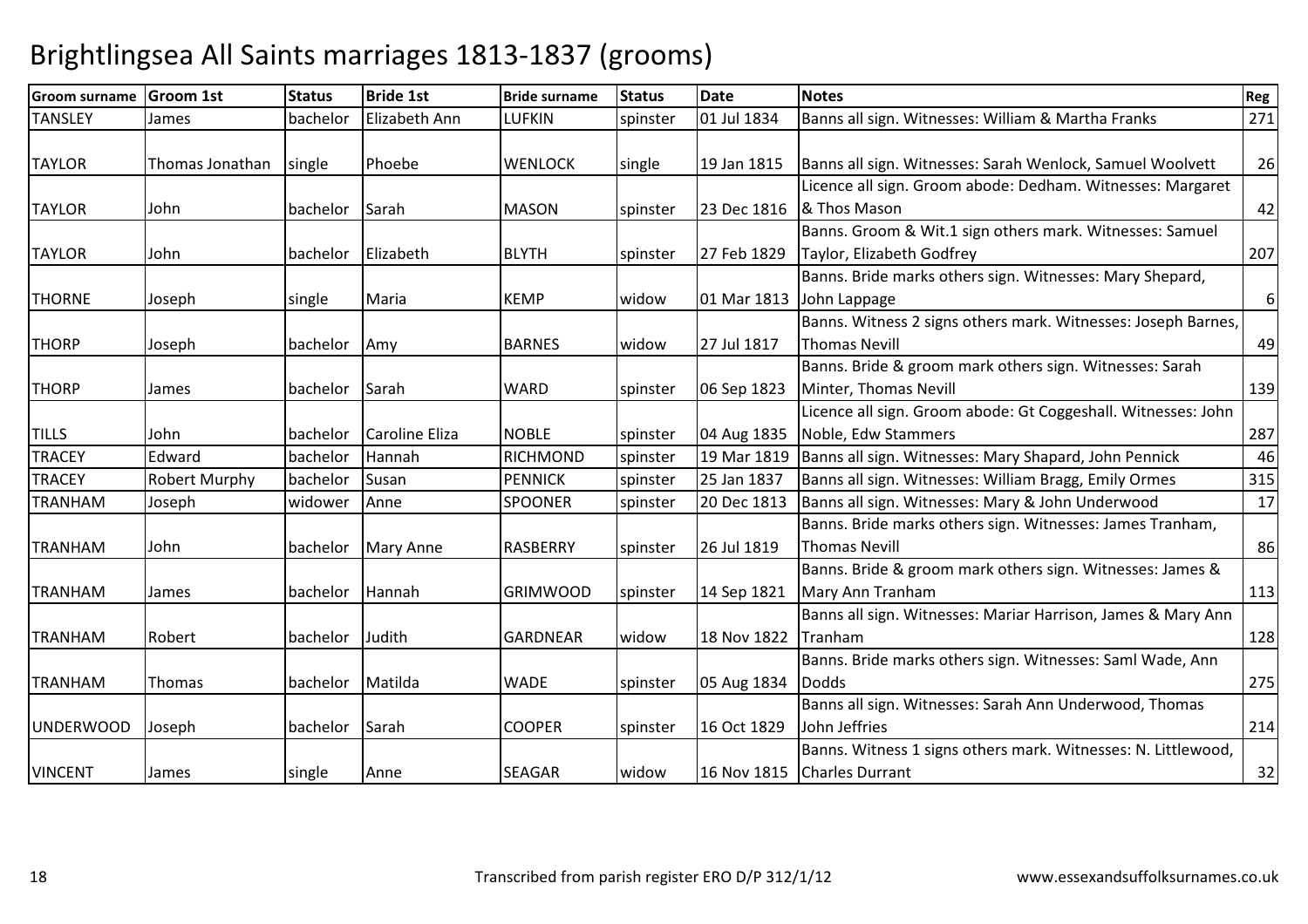| <b>Groom surname</b> | <b>Groom 1st</b> | <b>Status</b> | <b>Bride 1st</b> | <b>Bride surname</b> | <b>Status</b> | <b>Date</b> | <b>Notes</b>                                                                 | Reg             |
|----------------------|------------------|---------------|------------------|----------------------|---------------|-------------|------------------------------------------------------------------------------|-----------------|
|                      |                  |               |                  |                      |               |             |                                                                              |                 |
|                      |                  |               |                  |                      |               |             | Banns. Groom abode: Thorington. Groom & Wit.2 sign others                    |                 |
| <b>WADE</b>          | Thomas           | widower       | Mary             | <b>PITTOCK</b>       | widow         | 22 Jan 1813 | mark. Witnesses: William Gunfield, Thomas Nevell                             | $\vert 4 \vert$ |
|                      |                  |               |                  |                      |               |             | Banns. Bride & groom mark others sign. Witnesses: Thomas                     |                 |
| <b>WADE</b>          | William          | bachelor      | Maria            | <b>WARD</b>          | spinster      | 13 Feb 1814 | <b>Ward, Thomas Nevell</b>                                                   | 22              |
|                      |                  |               |                  |                      |               |             | Banns. Witness 2 signs others mark. Witnesses: Mary Anne                     |                 |
| <b>WADE</b>          | John Barber      | bachelor      | Maria            | <b>DEATH</b>         | spinster      | 12 Feb 1828 | Death, Thomas Nevill                                                         | 195             |
|                      |                  |               |                  |                      |               |             | Banns. Groom marks others sign. Witnesses: Ann Wardley,                      |                 |
| <b>WADE</b>          | Benjamin         | bachelor      | Susanna Lufkin   | <b>ROOT</b>          | spinster      | 04 Nov 1829 | <b>Thomas Nevill</b>                                                         | 215             |
|                      |                  |               |                  |                      |               |             | Banns. Bride & Wit.1 sign others mark. Witnesses: Thomas                     |                 |
| <b>WADE</b>          | Robert           | bachelor      | Mary             | <b>HARVEY</b>        | spinster      | 24 Sep 1836 | Nevill, Temperance Hills                                                     | 308             |
|                      |                  |               |                  |                      |               |             |                                                                              |                 |
| <b>WARD</b>          | William          | bachelor      | Elizabeth        | <b>WORDLEY</b>       | spinster      | 27 Oct 1822 | Banns all sign. Witnesses: Robert Wordley, Thomas Nevill                     | 127             |
|                      |                  |               |                  |                      |               |             | Banns. Bride & groom mark others mark. Witnesses: Thos                       |                 |
| <b>WARD</b>          | Thomas           | bachelor      | Phoebe           | <b>WORRELL</b>       | spinster      |             | 17 Mar 1824 Worrell, Wm Ruffell, M A Jacobs                                  | 148             |
|                      |                  |               |                  |                      |               |             | Banns all sign. Witnesses: Thos John Peggs, Harriett Sarah                   |                 |
| WELLUM               | John             | bachelor      | Mary             | <b>SAYER</b>         | spinster      | 29 Dec 1829 | Woolvett                                                                     | 217             |
|                      |                  |               |                  |                      |               |             | Banns. Groom & Wit.1 sign others mark. Witnesses: Samuel                     |                 |
| <b>WENLOCK</b>       | William          | bachelor      | Mary Ann         | <b>FENN</b>          | widow         | 19 Dec 1827 | Bockin, Sarah Lappage                                                        | 193             |
|                      |                  |               |                  |                      |               |             | Banns. Witness 1 marks others sign. Witnesses: Hannah                        |                 |
| <b>WENLOCK</b>       | Nathaniel        | bachelor      | Sarah Seaman     | <b>SALMON</b>        | spinster      |             | 08 Mar 1830   Knights, Nathl Littlewood                                      | 221             |
|                      |                  |               |                  |                      |               |             | Banns. Witness 2 signs others mark. Witnesses: Elizabeth                     |                 |
| <b>WHITAKER</b>      | John             | widower       | Lucy             | <b>CRACKNELL</b>     | spinster      | 22 Oct 1826 | Smith, Thomas Nevill                                                         | 176             |
|                      |                  |               |                  |                      |               |             | Banns. Groom marks others sign. Witnesses: Wm Chiddock,                      |                 |
| <b>WILLIS</b>        | Charles          | single        | Anne             | JENNINGS             | single        | 12 Jul 1813 | <b>Thomas Nevell</b>                                                         | 10              |
|                      |                  |               |                  |                      |               |             | Banns. Groom abode: Lawford. Witness 2 marks others sign.                    |                 |
| <b>WINNEY</b>        | William          | bachelor      | Mary             | <b>REED</b>          | spinster      |             | 28 Mar 1823   Witnesses: Ann Reed, John Howard                               | 132             |
|                      |                  |               |                  |                      |               |             | Banns. Groom abode: Gt Clacton. Bride & wit 1 mark others                    |                 |
| <b>WINTER</b>        | Louis            | bachelor      | Sarah            | <b>ELLIS</b>         | spinster      | 18 Oct 1828 | sign. Witnesses: Sarah French, W James Weller?                               | 202             |
|                      |                  |               |                  |                      |               |             |                                                                              |                 |
| <b>WOODLEY</b>       | William          | bachelor      | Sarah            | <b>GRIGGS</b>        | widow         |             | 16 Jan 1833   Banns all sign. Witnesses: Elizabeth Ann Lufkin, Nathl. Riches | 256             |